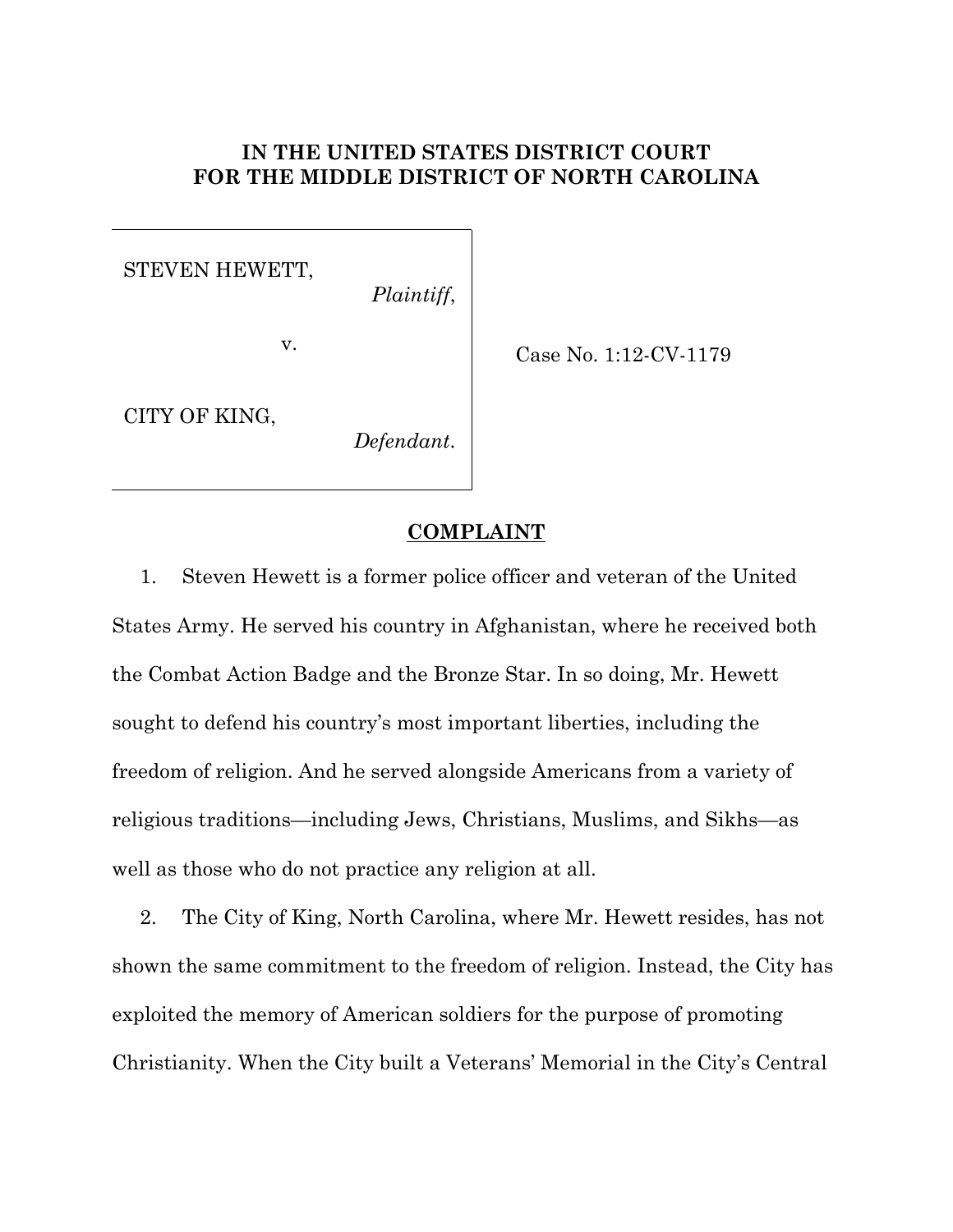Park, it included a Christian flag; no other religions were represented in the Memorial. When Mr. Hewett objected, the City Manager warned that Mr. Hewett would "answer to God and Jesus Christ"; the Mayor stated—at a City Council meeting, no less—that Mr. Hewett "needs us to pray for him."

3. After its lawyer warned that its conduct was unconstitutional, the City purported to remove the flag; but it immediately established a sham "limited public forum" as a "plan for returning the Christian flag to the Veteran's Memorial." True to plan, under the so-called public forum, the very same Christian flag has flown at the Veterans' Memorial all but a few weeks of every year.

4. Flying the Christian flag is not the only way that the City promotes Christianity at the Veterans Memorial. Next to the Christian flag, the City built a statue of a soldier kneeling before a cross ("the Cross Statue"). Official, City-sponsored events to commemorate Veterans' Day, Memorial Day, and September 11 have consistently featured multiple Christian prayers delivered by City officials and invited clergy. And a variety of other practices have reinforced the City's commitment to promoting Christianity and ostracizing anyone with different religious beliefs.

5. Whether Jews or Hindus, Muslims or Buddhists, Atheists or Agnostics, American soldiers of diverse religious backgrounds and beliefs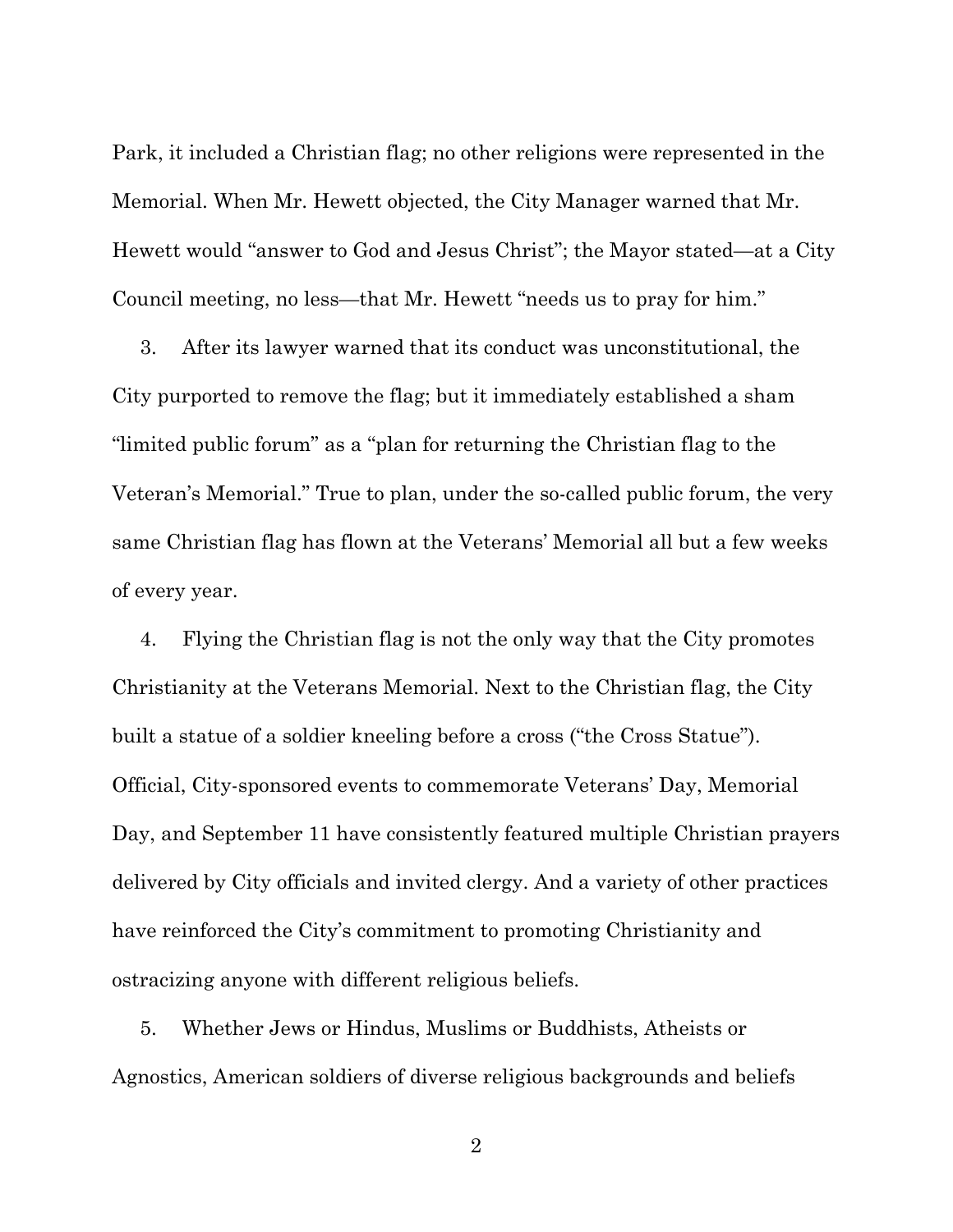have fought, bled, and died for their country. The Constitution prohibits the City from exploiting their sacrifice to promote Christian worship.

#### Jurisdiction and Venue

6. The Court has subject matter jurisdiction over Mr. Hewett's federal claims under 28 U.S.C. §§ 1331 and 1343, and supplemental jurisdiction over his state claims under 28 U.S.C. § 1367. Venue is proper in this Court under 28 U.S.C. § 1391(b).

7. The Court may grant declaratory relief under the Declaratory Judgment Act, 28 U.S.C. §§ 2201 and 2202.

#### Parties

8. Plaintiff Steven Hewett has resided in the City of King, North Carolina, since 1999. He is offended by the City's promotion of religion generally and Christianity specifically: these practices demean and exclude his religious beliefs, coercively expose him to publicly sponsored religious displays and exercises, and pressure him to participate in religious exercises.

9. Since he returned from his military service in Afghanistan in 2004, Mr. Hewett has seen the Christian flag from the road nearly every day while driving (except for during the brief period in fall 2010 when the City temporarily removed the Christian flag from the Veterans' Memorial). Mr.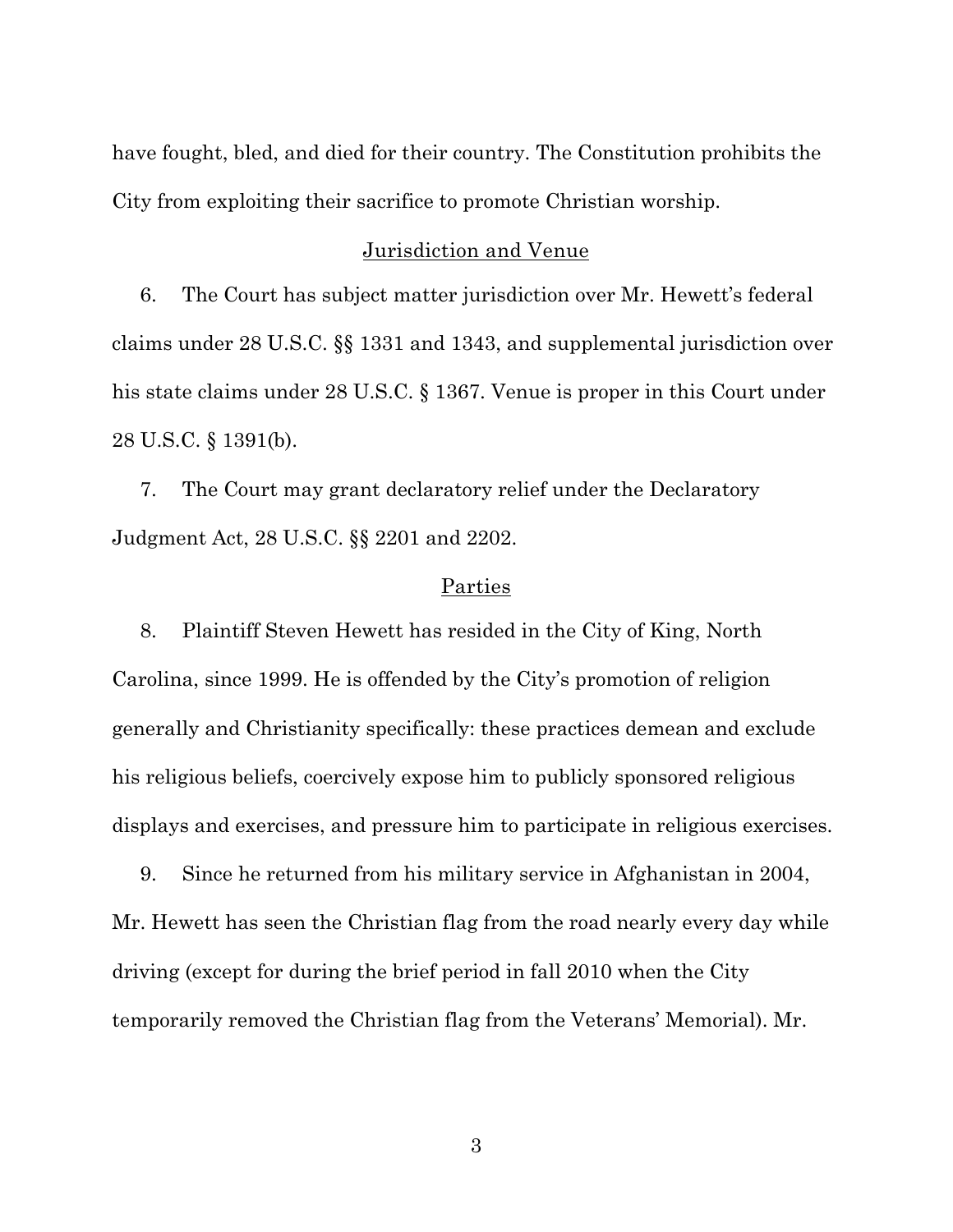Hewett continues to see the Christian flag nearly every day while driving in the City.

10. Mr. Hewett first encountered the Cross Statue in or around July 2010. Since then, he has seen the Cross Statue, in addition to the Christian flag, every time he has visited the Memorial for events to commemorate Veterans' Day, Memorial Day, and September 11. Since returning from Afghanistan in 2004, Mr. Hewett has attended virtually all of the City's annual events to commemorate Veterans' Day and Memorial Day, and he intends to continue attending these events in the future; he also attended virtually all of the City's September 11 services, the most recent of which took place in 2009. In addition, when attending these City-sponsored events, Mr. Hewett has witnessed a number of prayers, including Christian prayers and other religious content delivered by City officials and invited clergy.

11. Mr. Hewett has also been exposed to the Christian flag and Cross Statue when visiting the Memorial to reflect on the memory of deceased friends. Except to attend the memorial ceremonies described above, Mr. Hewett no longer visits the Veterans' Memorial to reflect on deceased friends because he is offended by the City's display of the Christian flag and Cross Statue. Mr. Hewett would resume visiting the Memorial more often, however, if the Christian Flag and Cross Statue were removed.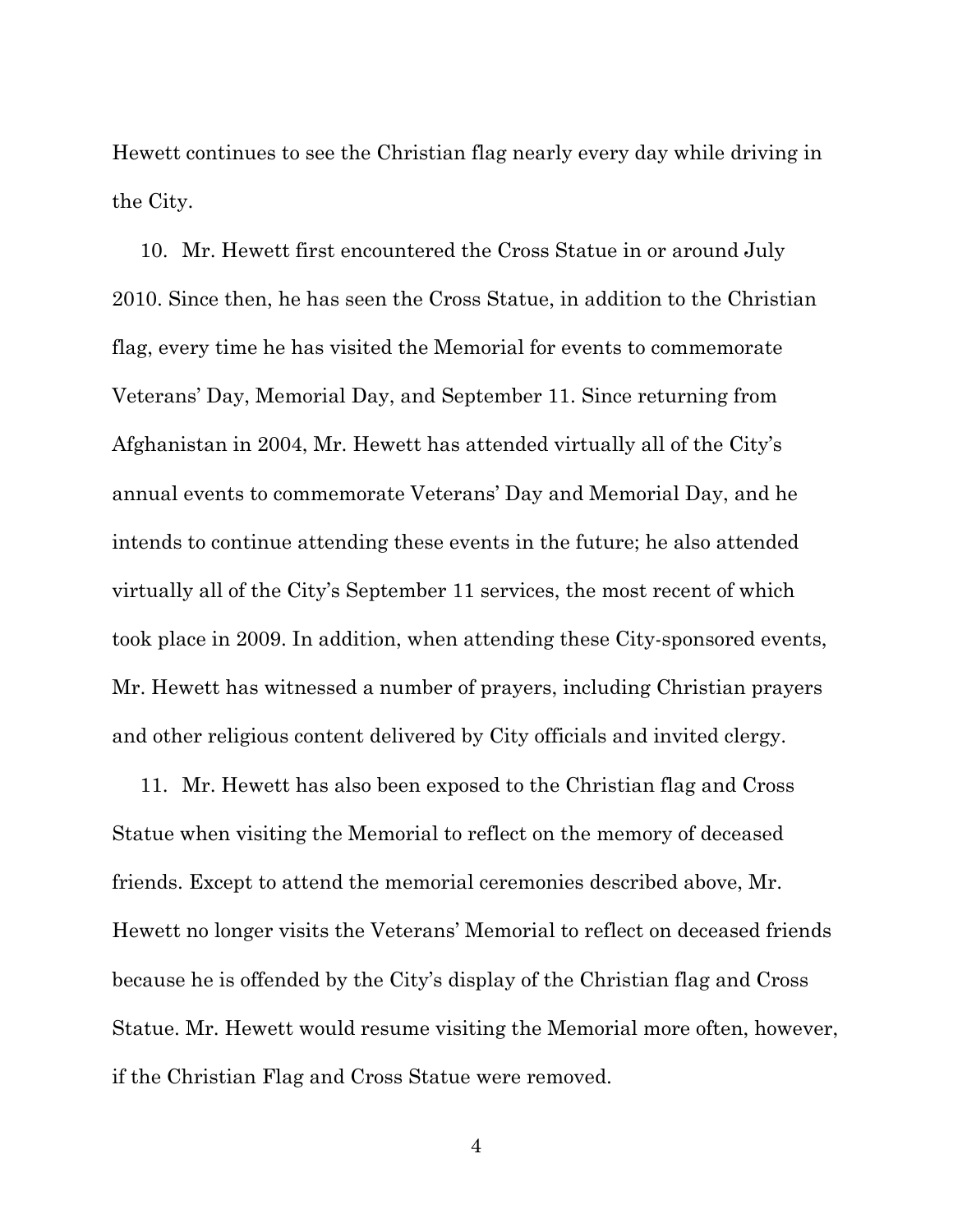12. Defendant City of King is a corporate body located in North Carolina and amenable to suit under North Carolina law. *See* N.C. Gen. Stat. § 160A-11. The City has "all municipal powers, functions, rights, privileges, and immunities of every name and nature whatsoever," *id.*, and these powers are "exercised by the city council." *Id.* § 160A-12.

#### General Allegations

13. The City of King has exploited memorial monuments and ceremonies to promote Christianity in several ways. Among other things, the City has (1) displayed a Christian flag at the City's Veterans' Memorial, (2) added the Cross Statue to the Veterans' Memorial, and (3) infused annual memorial ceremonies and services with official prayers, including Christian prayers.

*A. The City Adopts The Christian Flag Display.*

14. In 2003, the City began planning to build a Veterans' Memorial in Central Park. The Memorial, completed in 2004, consists of three platforms: (1) a large stone pentagonal platform, (2) a smaller black granite pentagonal platform atop the stone platform, and (3) an even smaller black granite platform atop the other two platforms.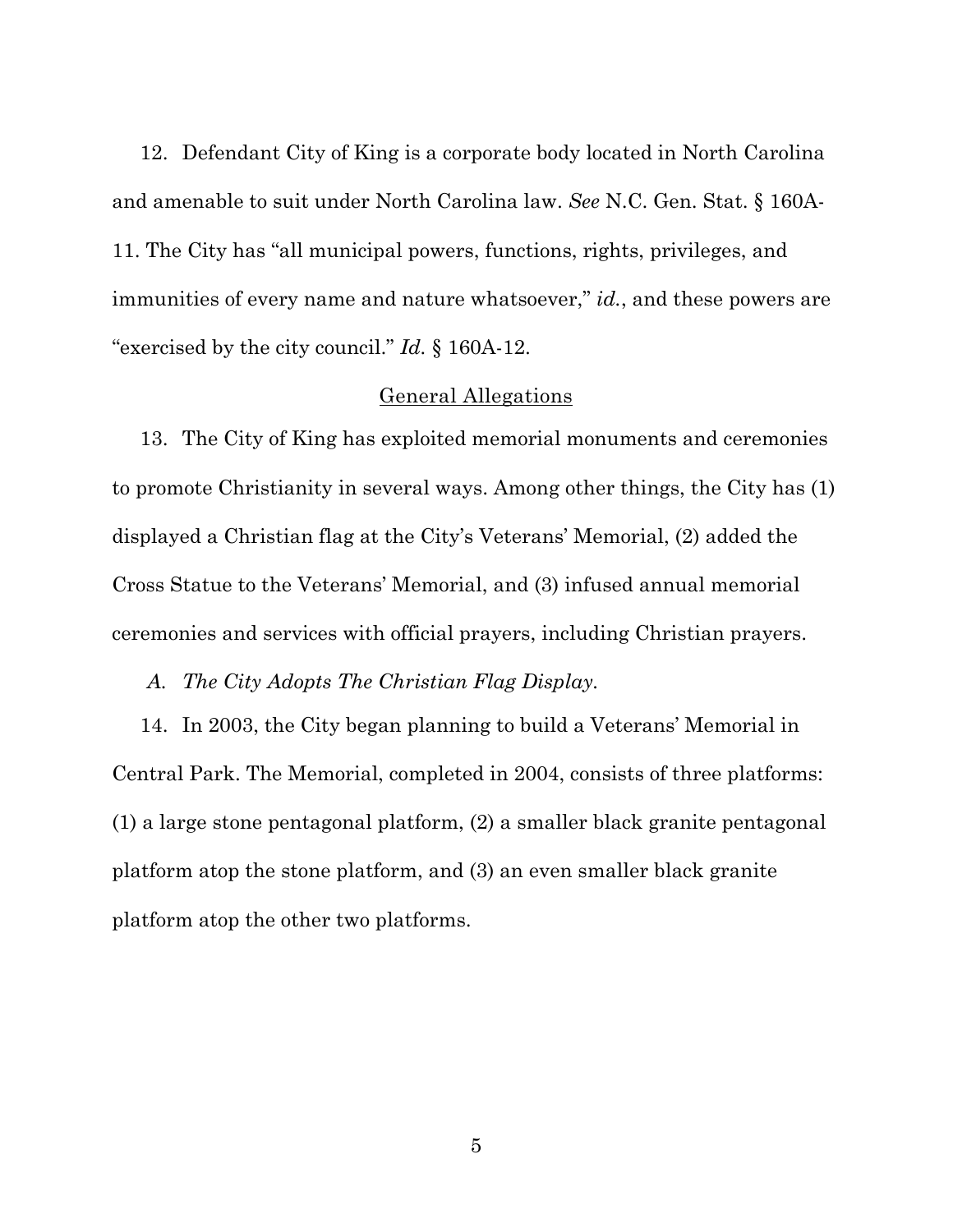15. Each of the two larger platforms contains a flagpole on each of its five corners, and the smallest platform contains a flagpole at its center—for a

total of eleven flags. The area surrounding the platforms is covered with pavers, some of which bear the names of veterans whose families or friends have paid to purchase them. *See Recreation Areas*, City of King, http://www.ci.



Photo of Veterans' Memorial. *Recreation Areas*, City of King, http://www.ci.king.nc.us/index.asp?Type=B\_BASIC&SEC={8 A8050BD-C1AF-4DFE-9367-D92C6FDED14D}

king.nc.us/index.asp?Type=B\_BASIC&SEC={8A8050BD-C1AF-4DFE-9367- D92C6FDED14D} (all websites last visited Oct. 31, 2012).

16. Originally, the Memorial displayed the flags of the five military services (the Army, Navy, Air Force, Marine Corps, and Coast Guard), the North Carolina State flag, the American Legion flag, the POW/MIA Flag, the City of King flag, and the American flag. The eleventh flag was the Christian flag—"a white flag with a blue canton and a red cross in it." *The Christian Flag*, Flagspot.net, http://flagspot.net/flags/rel-chr.html.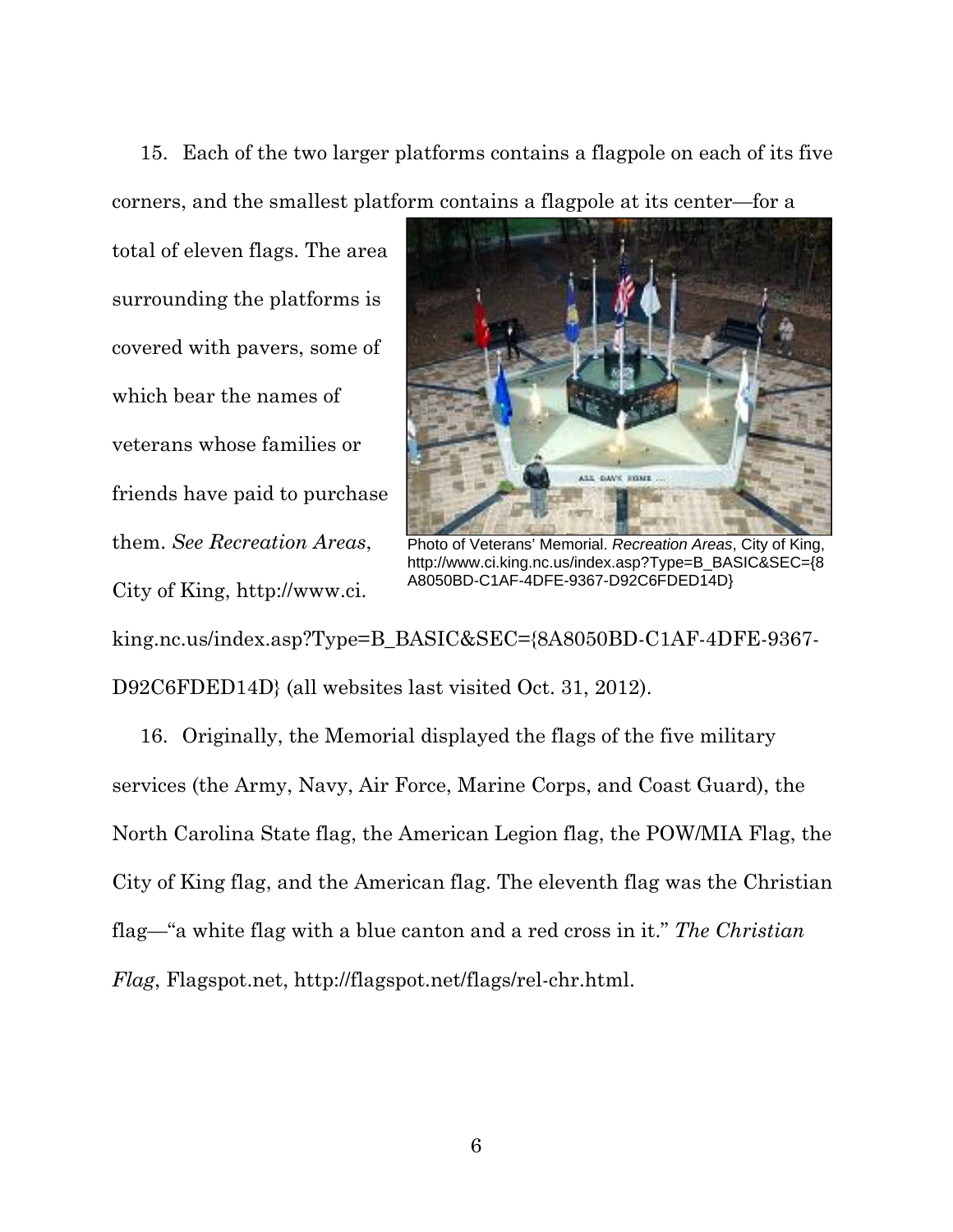17. The Christian flag was designed by Protestants in the early



Christian flag at City of King Veterans' Memorial. *See* Scott Burdick, *In God We Trust?*, YouTube (Dec. 31, 2011), http://www.youtube. com/watch?feature=player\_embedded&v=8ucVDpmFz-E.

Twentieth Century and continues to be displayed in Protestant churches throughout the country. It features a Latin cross—the most significant symbol of Christianity. Moreover, each of the flag's colors

represents a different aspect of Christianity: blue refers to ritual baptism in water, white to Biblical conceptions of purity, and red to the crucifixion of Jesus Christ.

# *B. Mr. Hewett Objects to the Christian Flag Display.*

18. Mr. Hewett first objected to the Christian Flag Display in July 2010, because he believed that the City's display of the Christian flag excluded and demeaned his religious beliefs and those of other veterans. He spoke with King City Manager John Cater, the City's Chief Executive Officer whose "responsibility is to plan, organize and direct all city employees and operations." *Administration*, City of King, http://www.ci.king.nc.us/index.asp?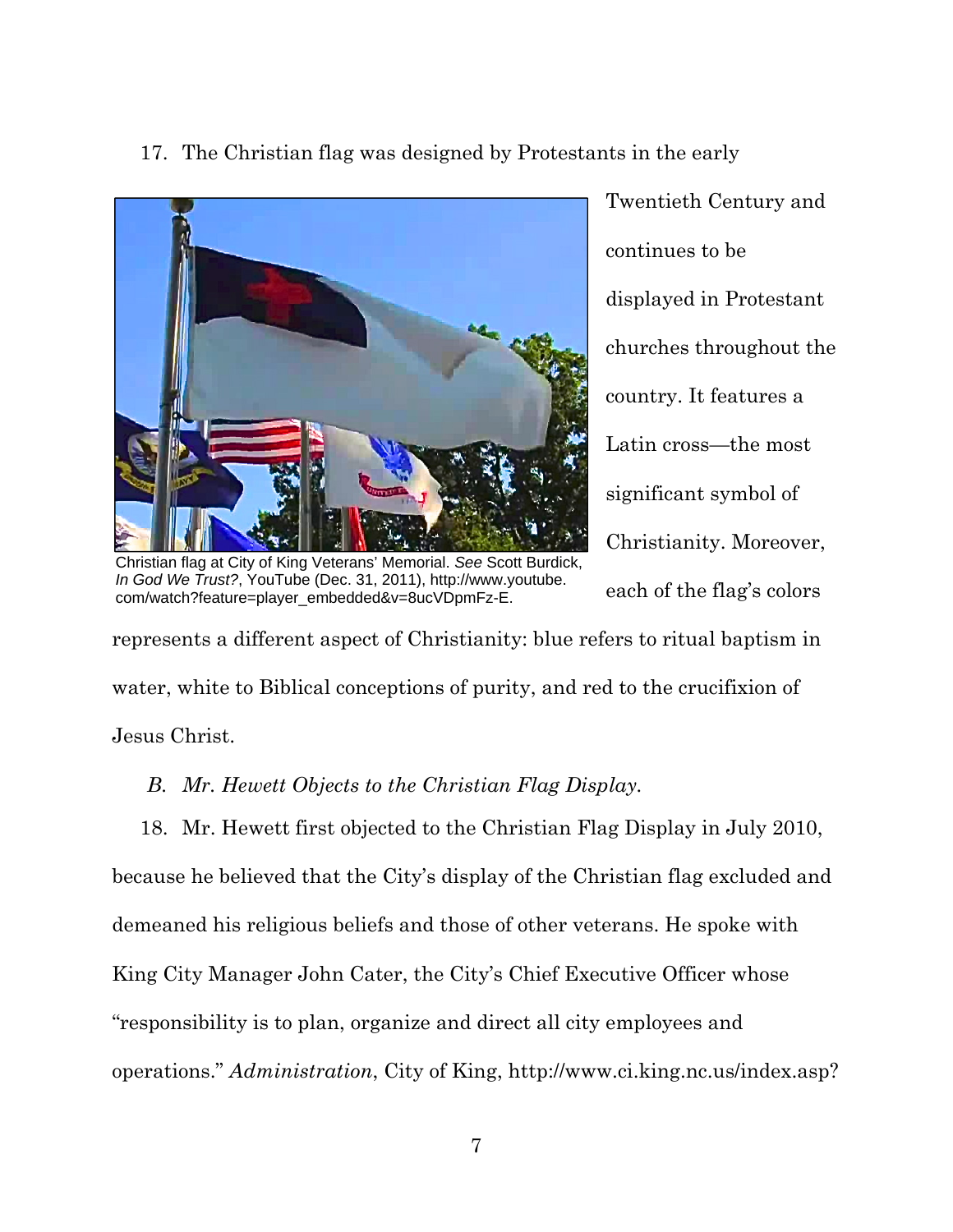Type=B\_BASIC&SEC={26344BCF-DE47-418A-B0BC-2672F1909466}. City Manager Cater agreed that the Constitution prohibited the City from displaying the Christian flag, but he warned Mr. Hewett that he would have to answer for his complaint "to God and Jesus Christ upon [his] death."

19. Later in the phone conversation, Mr. Hewett asked City Manager Cater how he would react if "the City Council was all Muslim and they put up Muslim mosques everywhere but said that the Christians couldn't have a church in town?" The City Manager responded, "if they were all Muslims and … put the Muslim flag out by the Veteran's Memorial, I would say that they were making a serious mistake that one day they were going to have to pay for." He added that since Muslims "[chose] a God that happens not to be the Real God, then they will pay for that."

20. On August 2, 2010, the City Council held a meeting to discuss Mr. Hewett's complaints about the Christian flag, which at that point he had made anonymously. One citizen asked the Council "[w]hat are we going to do about these people? They're unbelievers." Leslie Bray Evans, *King City Council Takes a Stand-A Unanimous Vote to Keep the Christian Flag at Veterans Memorial*, Stokes News, Aug. 4, 2010, http://www.thestokes news.com/view/full\_story/8988434/article-King-City-Council-takes-a-stand-Aunanimous-vote-to-keep-the-Christian-flag-at-Veterans-Memorial. As for Mr.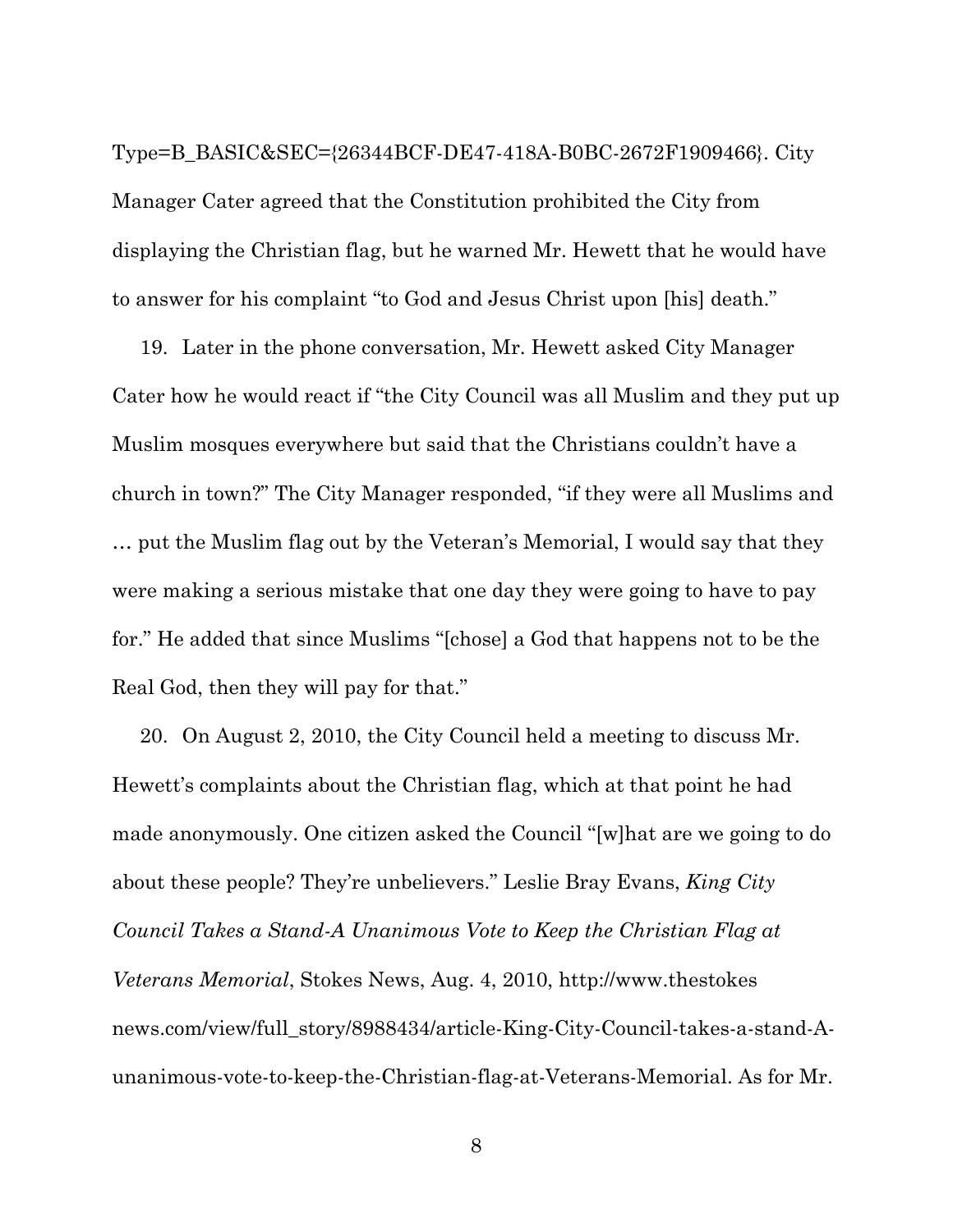Hewett's decision to remain anonymous, Mayor Pro Tem Burnette (himself a member of the King City Council) said that it "shows how cowardly these people are .... They don't have the backbone … I don't a [sic] lot of faith in what they want." *Id.* The Mayor Pro Tem added that Mr. Hewett's request "is a slap in the face to every veteran" and "advised people who don't like the Christian flag flying there to simply not look at it." *Id.* 

21. The Mayor Pro Tem was not the only City government official to disparage religious minorities. City Manager Cater informed the Council that he opposed the separation of church and state. He also stated, "I don't like a minority telling a majority of people in King what we will do," and called for "a constitutional amendment that would allow local governments to have the authority to raise whatever flags elected leaders there chose to fly." *Id.* Mayor Warren added that "[y]ou gotta make a stand" and advised that Mr. Hewett "needs us to pray for him." *Id.*

22. Despite their dismissal of Mr. Hewett's concerns, the City knew that its display of the Christian flag violated the Constitution. City Manager Cater advised the Council that "the highest courts have now set a clear precedent in how they interpret the Constitution" and, as a result, "he would have to recommend removing the flag from the Memorial." *Id.* The City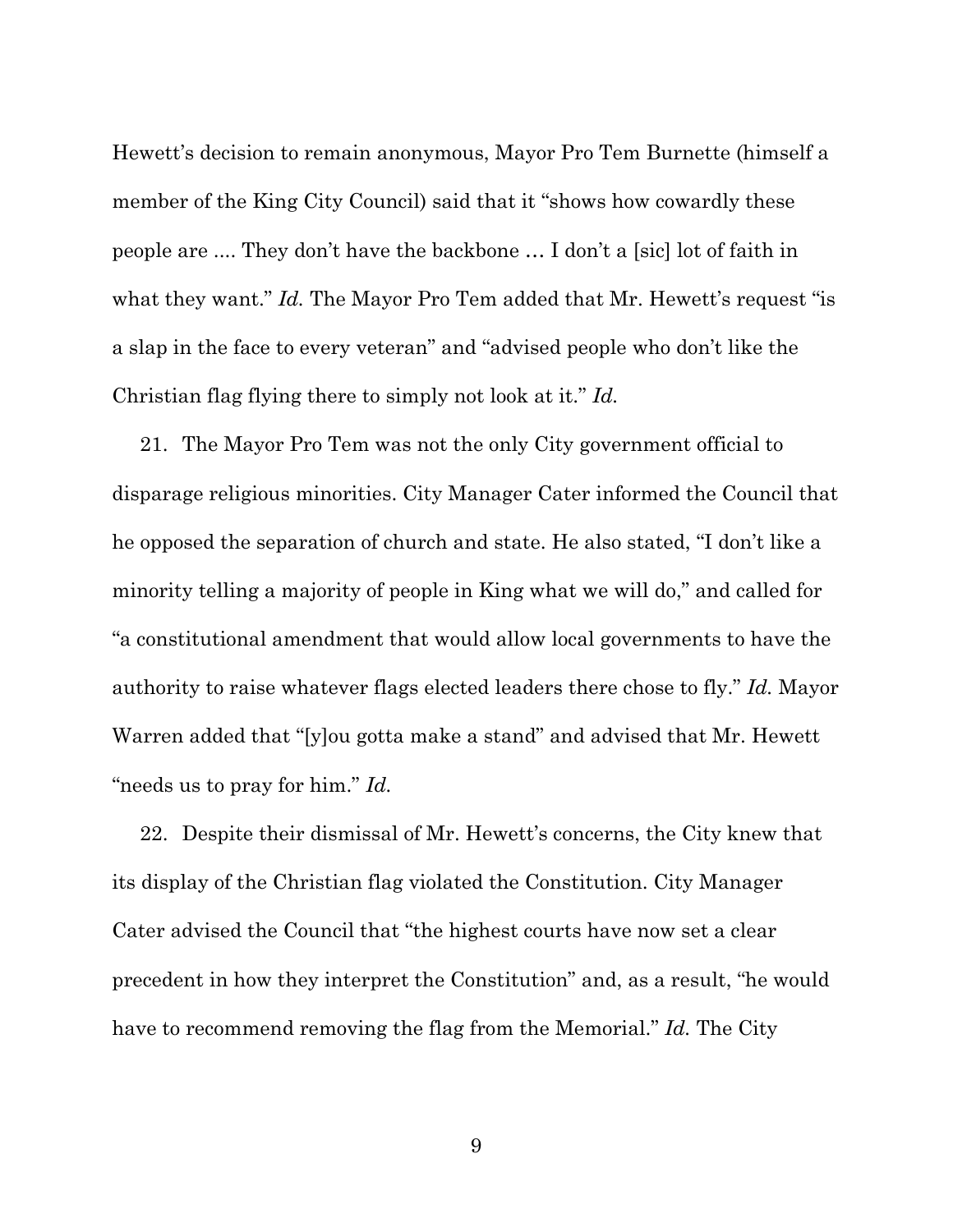Attorney agreed, *id.*, and Councilman Carter warned, "I don't think there's any doubt we'd lose in court." *Id.*

23. Despite agreement by City officials and attorneys that the Constitution prohibited the City from displaying the Christian flag, the City Council voted unanimously to leave the Christian flag in place. One meeting attendee added, "I'll march up and down there with a placard [if the flag is removed]"; Mayor Warren promised, "I'll be right there with you." *Id.*

# *C. The City Temporarily Removes the Christian Flag, But Actively Supports Its Return.*

24. After receiving letters from both Plaintiff's counsel and the ACLU of North Carolina, the City Council changed its mind—briefly. In September 2010, the City Council voted to remove the Christian flag from the Veterans' Memorial. *See* John Hinton, *King Surrenders to Complaints Over a Christian Banner in Park*, Winston-Salem Journal, Sept. 17, 2010.

25. The community's response was swift. King residents displayed the Christian flag throughout the city: the Christian flag was "[f]lying in front of barbecue joints and hair salons, stuck to the bumpers of trucks, hanging in windows and emblazoned on T-shirts." Tom Breen, *Vets Stand Guard Over Christian Flag in N.C. Town*, Wash. Times, Oct. 21, 2010, http://www. washingtontimes.com/news/2010/oct/21/vets-stand-guard-over-christian-flag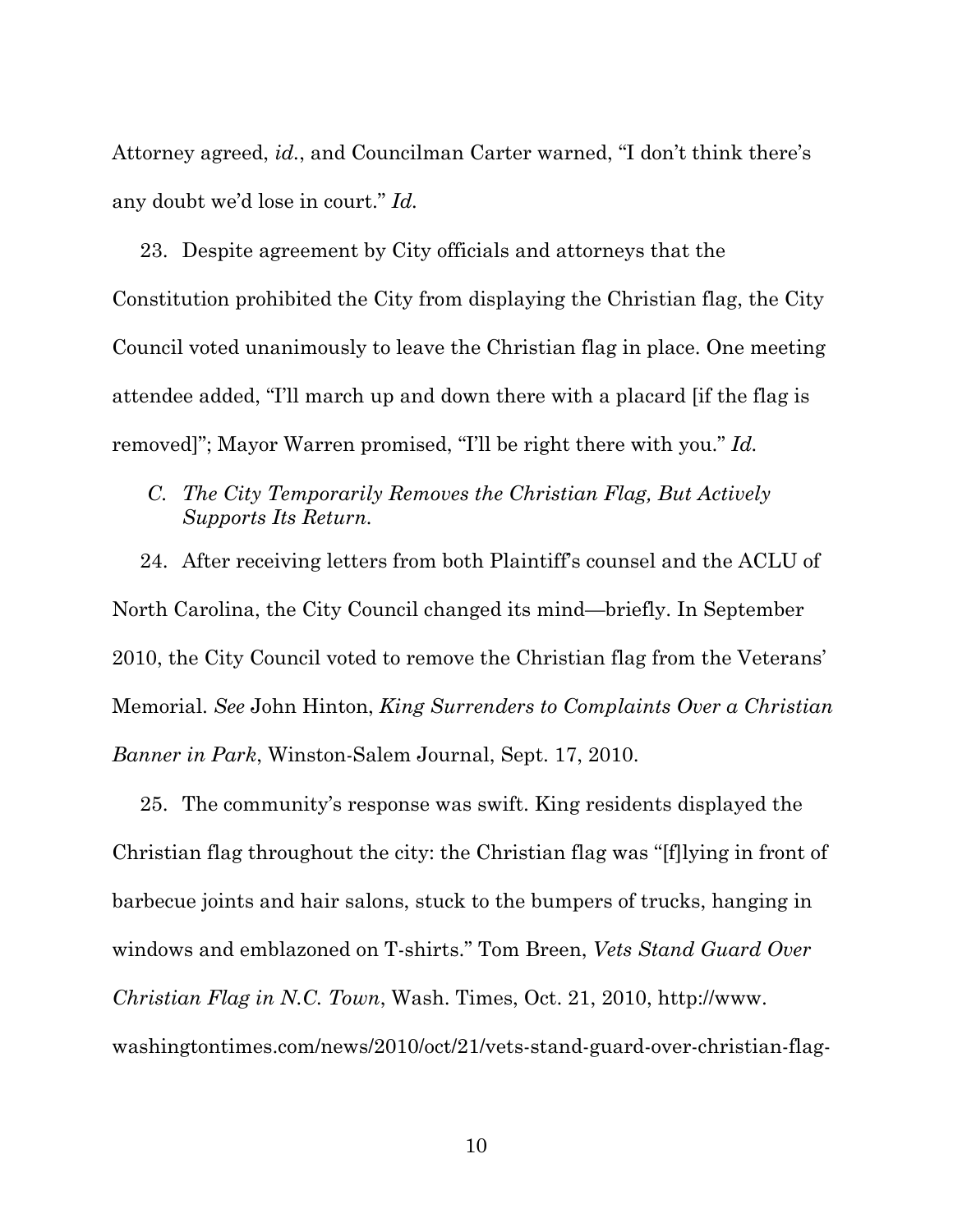in-nc-town/print/. Local business owners flew the Christian flag on their storefronts—often on pain of boycott from local residents and churches. *See*  Meghan Baker, *Private Protests Held in N.C. City Over Removal of Christian Flag From War Memorial*, Foxnews.com, Oct. 7, 2010,

http://www.foxnews.com/us/2010/10/07/aclu-threatens-lawsuit-nc-town-doesremove-christian-flag-war-memorial/.

26. On September 23, a group of local residents staged a protest and

placed a freestanding Christian flag on the paved area of the Memorial directly in front of the platforms on which the other flagpoles stand. At around the same time, an unknown individual placed in the Memorial's



Protest leader with makeshift Christian flag at Memorial. *See North Carolina City Votes to Allow Christian Flag to Fly Again*, Foxnews.com, Nov. 2, 2010, http://www.foxnews.com/us/2010/ 11/02/north-carolina-city-votes-allow-christian-flag-fly/.

garden a sign depicting a Christian flag alongside the phrase "We the People Say Fight!"

27. The City did not remove either of these Christian displays from the Veterans' Memorial. *See* Leslie Bray, *Peaceful Activity Escalating at King*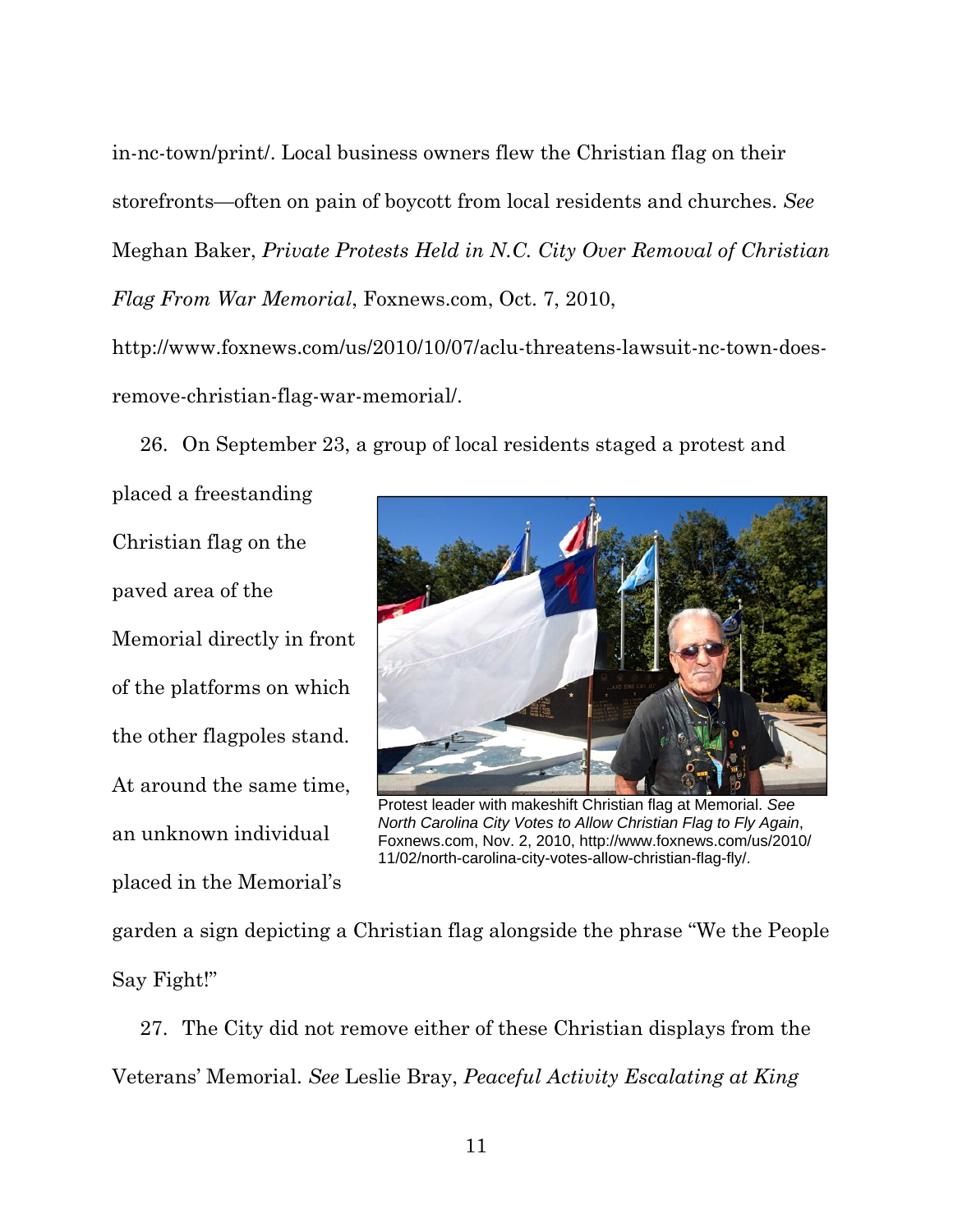#### *Central Park—A Freestanding Christian Flag is Being Guarded There*,

Stokes News, http://www.thestokesnews.com/view/full\_story/9662522/article-Peaceful-activity-escalating-at-King-Central-Park-A-freestanding-Christianflag-is-being-guarded-there?instance=home\_news\_lead#ixzz1xbA1h2Bu. Moreover, although the protesters' presence in Central Park after hours was unlawful, the City permitted them to remain; the vigil also continued for weeks after its permit had expired, again with no intervention by the City. *See* Caroline Blair, *Christian Flag Flying Again at King Veterans' Memorial*, News 14, Jan. 3, 2011, http://triad.news14.com/content/top\_stories/634888/ christian-flag-flying-again-at-king-veterans--memorial?r=2997795699.

28. Far from enforcing the law and removing pro-Christian material from the Veterans' Memorial, the City reiterated its support for the protesters and their efforts to display the Christian flag. For instance, the City Manager stated, "[I]f others wish to leave the comfort of their homes, keep a 24/7 watch over the Veterans Memorial for several weeks, sleep on the ground, endure the bugs, all for the purpose of honoring those who have given all so that the rest of us can live free, then they can fly the flag of their religion also." *Id.* As for those with different religious beliefs, the City Manager advised that "[t]hose who are atheists or agnostics need not fly a flag." *Id.*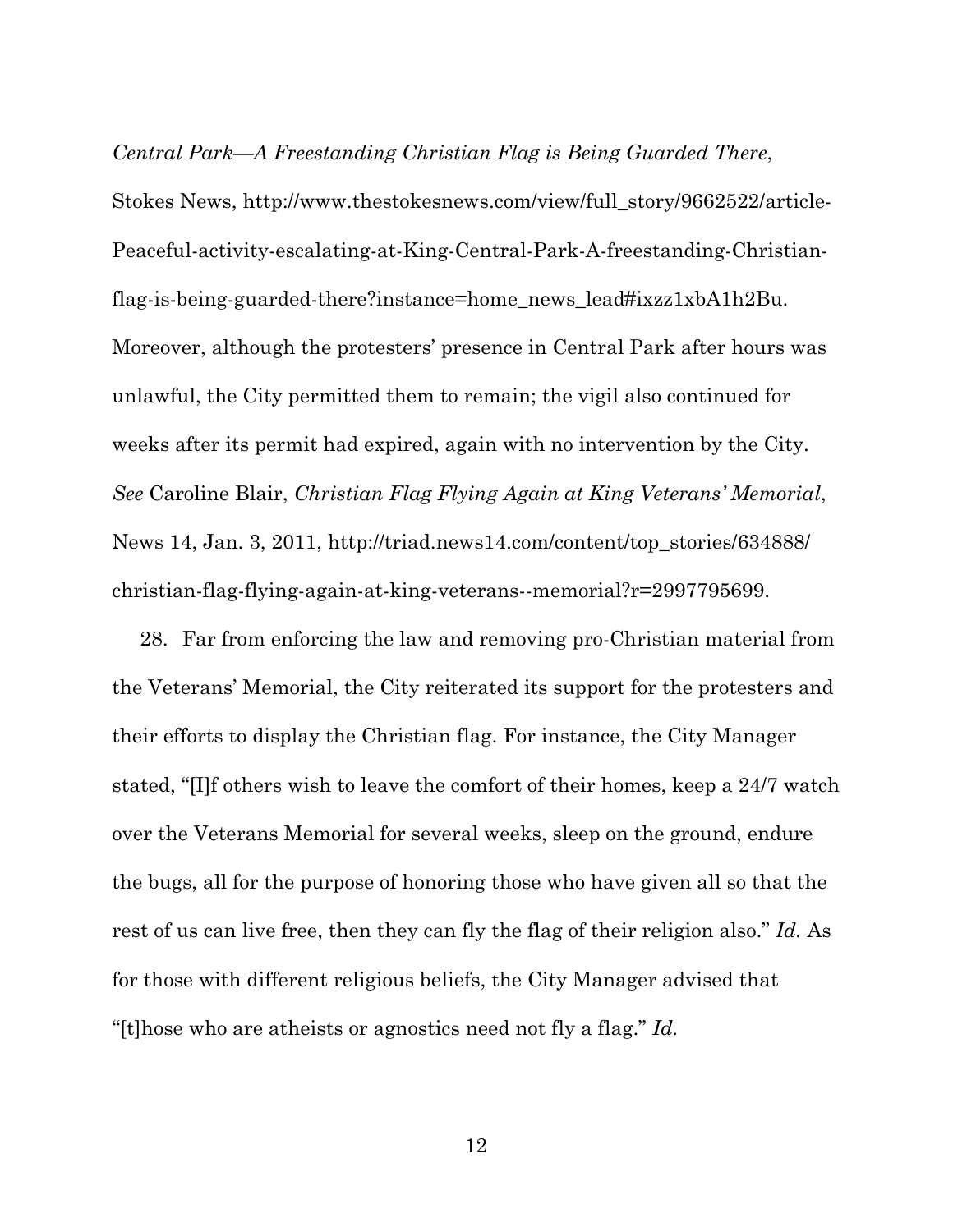29. On October 11, 2010, the King City Council again discussed its plans for the Christian flag. The leader of the pro-Christian vigil at the Veterans' Memorial warned the Council, "Don't let go of that cross, don't put our soldiers down for that and don't let go of that flag." Other attendees read from scripture, declared that King was a Christian community, and asked the Council whether they "believe in the crucifixion and resurrection of our Christ." Yet others "[e]ncouraged and challenged the Council and the Mayor … to lead this community … and to do whatever it takes to get the Christian flag back up on the pole." Attendees also praised the Mayor for "publicly acknowledg[ing] that King is a Christian community." Exhibit A (King City Council, Minutes of October 11, 2010 meeting) at 2, 4.

30. On October 23, 2010, approximately 5,000 people rallied to urge the City Council to return the Christian flag to the Veterans' Memorial. David Gibbs of the Christian Law Association stated, "We need to protect our heritage. ... How many believe it's time for America to quit pretending we're not Christian? And if there's people in King, North Carolina who don't like that, there's lots of places you can move to!" Gibbs also urged the public to intimidate anyone considering taking legal action against the display of the Christian flag: "[I]f you know who they are, encourage them to move! There's no lawsuit against King, North Carolina unless a citizen is willing to bring it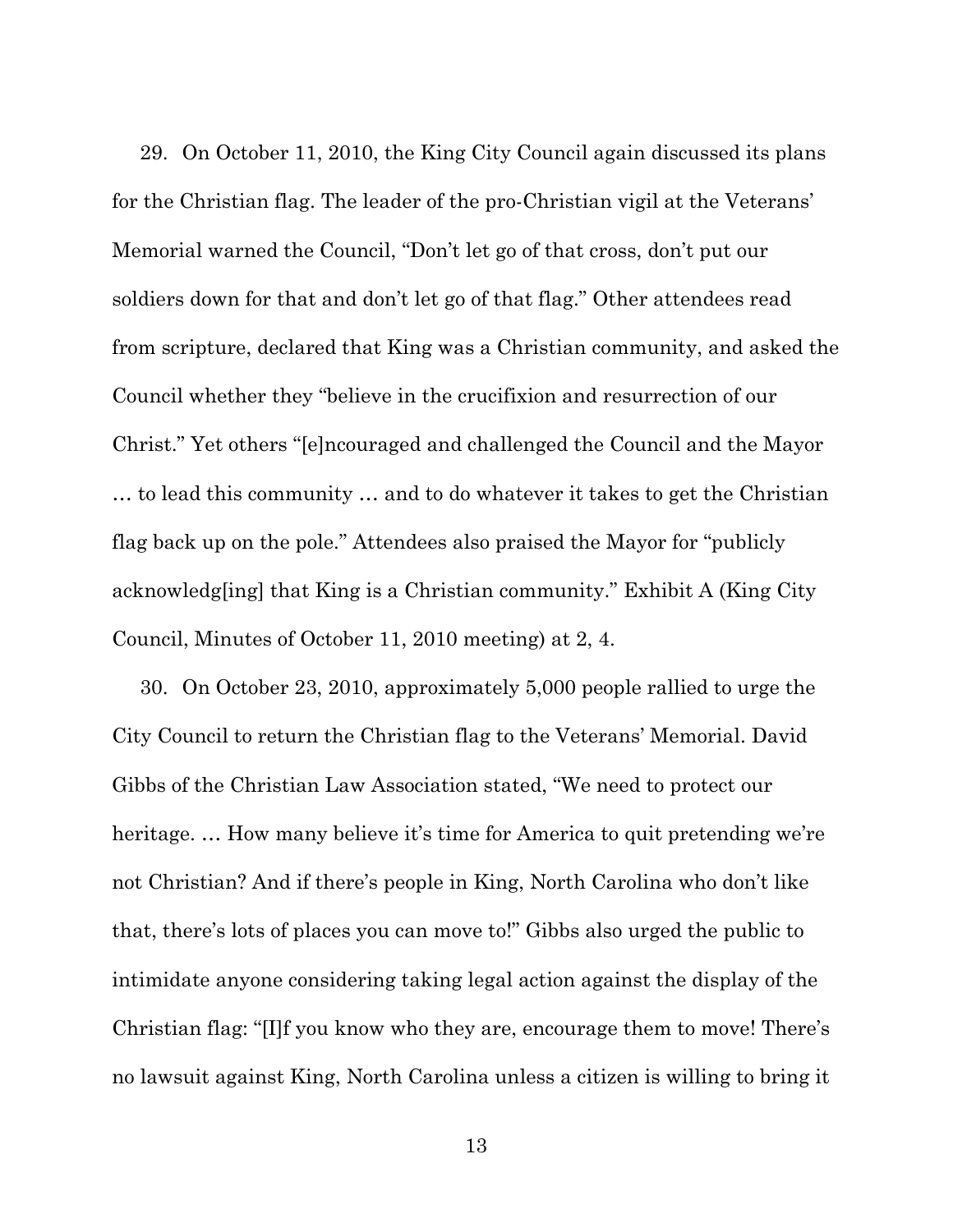and how many believe no citizen should bring that kind of lawsuit." Scott Burdick, *In God We Trust?*, YouTube (Dec. 31, 2011), http://www.youtube. com/watch?feature=player\_embedded&v=8ucVDpmFz-E.

31. Despite such tactics from supporters of the Christian flag, City lawenforcement officials singled out the flag's opponents. For instance, during the pro-flag rally, a few King residents stood at the entrance to Central Park with signs opposing the City's display of the Christian flag. City of King police officials informed the flag's opponents—rather than the much larger, more hostile crowds protesting in support of the Christian flag—that they would be arrested in the event of any disturbances at the rally.

## *D. The City Adopts A New Policy Intended To Return the Christian Flag to the Veterans' Memorial.*

32. By November, the City formalized its efforts to return the Christian flag to the Veterans' Memorial. On November 1, 2010, the City Council voted to institute a new policy to govern the display of religious flags. *See* Exhibit B (City of King—Veterans Memorial (Limited Public Forum Policy)) ("Flag Policy"). The Flag Policy purports to designate one of the Memorial's eleven flagpoles as a "limited public forum for the purpose of flying, on a rotating basis … flags which represent the faith traditions of men and women who have served in the U.S. military." Flag Policy  $\P$  2.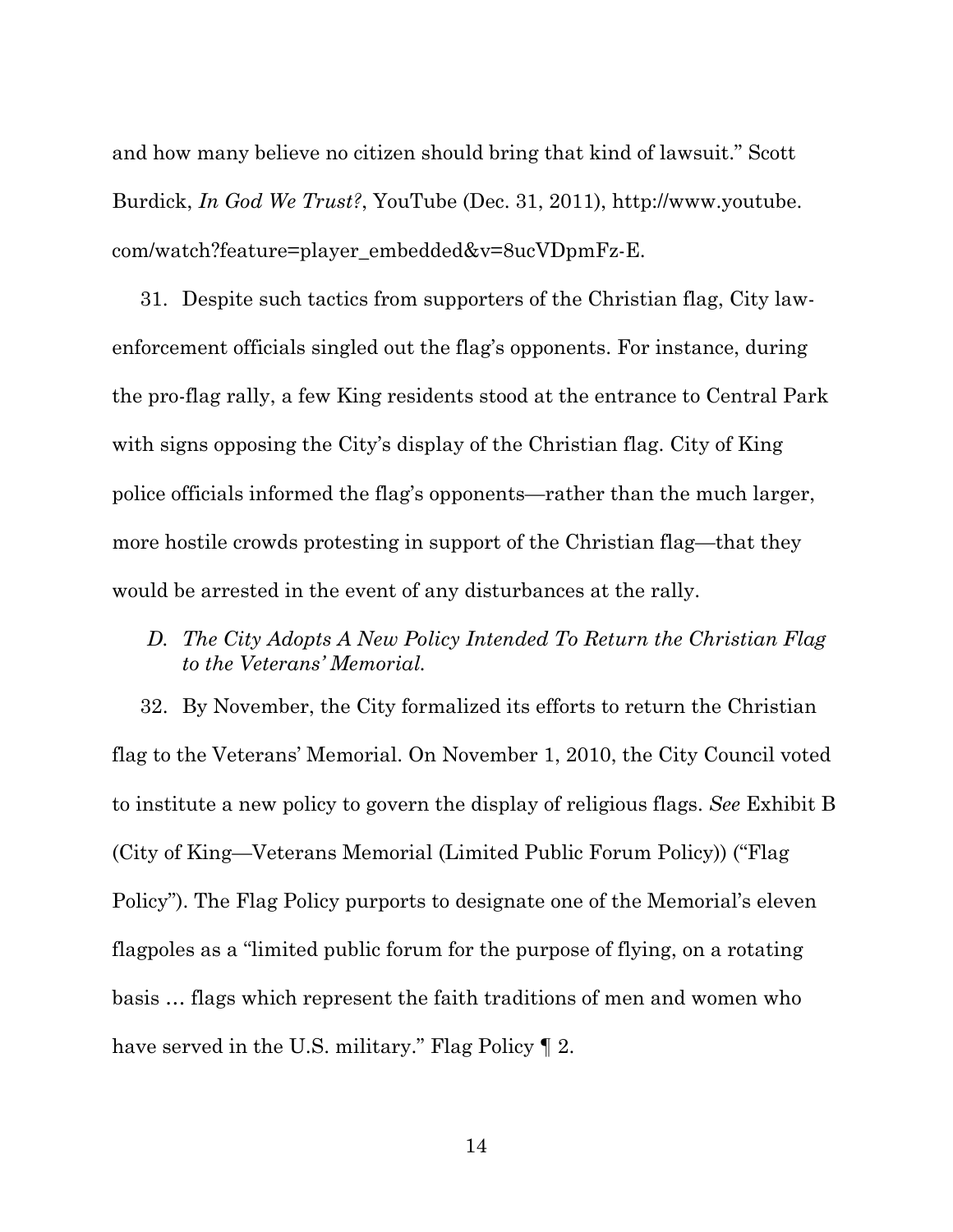33. The City adopted the Flag Policy knowing and intending that the Christian flag would dominate the so-called "limited public forum." Indeed, the City's counsel admitted that the Flag Policy was "the city's plan for returning the Christian flag to the Veteran's Memorial." John Hinton, *Council's Compromise Called 'Reasonable'*, Winston-Salem Journal, Nov. 6, 2010. The Flag Policy, moreover, was prepared with the assistance of lawyers from Alliance Defending Freedom (known at the time as Alliance Defense Fund), "a servant ministry building an alliance to keep the door open for the spread of the Gospel by transforming the legal system and advocating for religious liberty." *Alliance Defending Freedom: For Faith. For Justice.*, Alliance Defending Freedom, http://www.alliancedefendingfreedom.org/about.

34. The terms of the Flag Policy underscore the City's intent to return the Christian flag to the Veterans' Memorial. It reserves the flagpole for certain approved religious flags, which "display[] the emblems of belief recognized by the U.S. Department of Veterans Affairs." Flag Policy ¶ 10(b). And the Policy ensures that the religious flags' religious messages are undiluted: flags "may only contain the permitted emblems of belief against a white, colored or multi-colored background and shall not contain any additional words or lettering not already incorporated in the recognized emblem." *Id.* ¶ 10(c).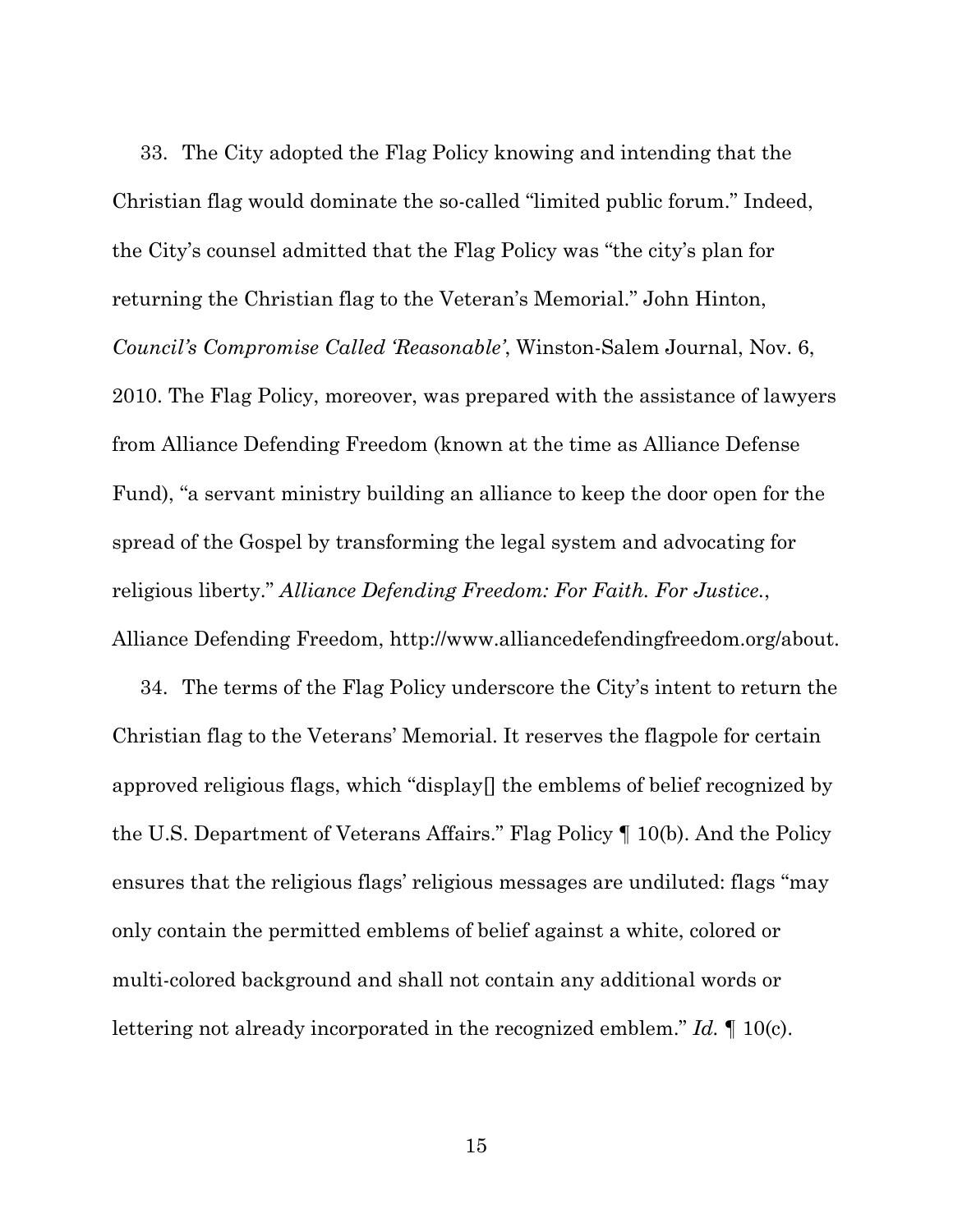35. In addition to permitting only certain, religious flags, the City took other steps to ensure that the Christian flag dominated the forum. Access is reserved for King residents, along with nonresidents honoring veterans whose names were "inscribed on a quarry tile at the Memorial [or] … on the Memorial itself"—"provided such inscription occurred on or before November 30, 2010 or by the date of this policy, whichever comes first." *Id.* ¶ 7(d). When a nonresident asked the City why the Flag Policy prohibited most nonresidents from participating, City Clerk Tammy Hatley replied that the restrictions were designed to minimize the number of applicants seeking to display anything other than the Christian flag.

36. The City's pro-Christian motivation was highlighted by Pastor Kevin Broyhill of Calvary Baptist Church—one of the leaders of the protests designed to return the Christian flag to the Veterans' Memorial. On information and belief, Pastor Broyhill helped the City Council devise the Flag Policy, which he acknowledged "restricts who can participate which will eliminate outsiders from taking over the pole. The idea is for Christians to fill up the reservation list and tie up the pole for years to come. This will ensure that the Christian flag keeps flying." Kara L. Kraemer, *Keep Veteran's Memorial Flag: Christians Plot to Defeat ACLU At Their Own Game*, Yakima Conservative Examiner, Nov. 11, 2010, http://www.examiner.com/article/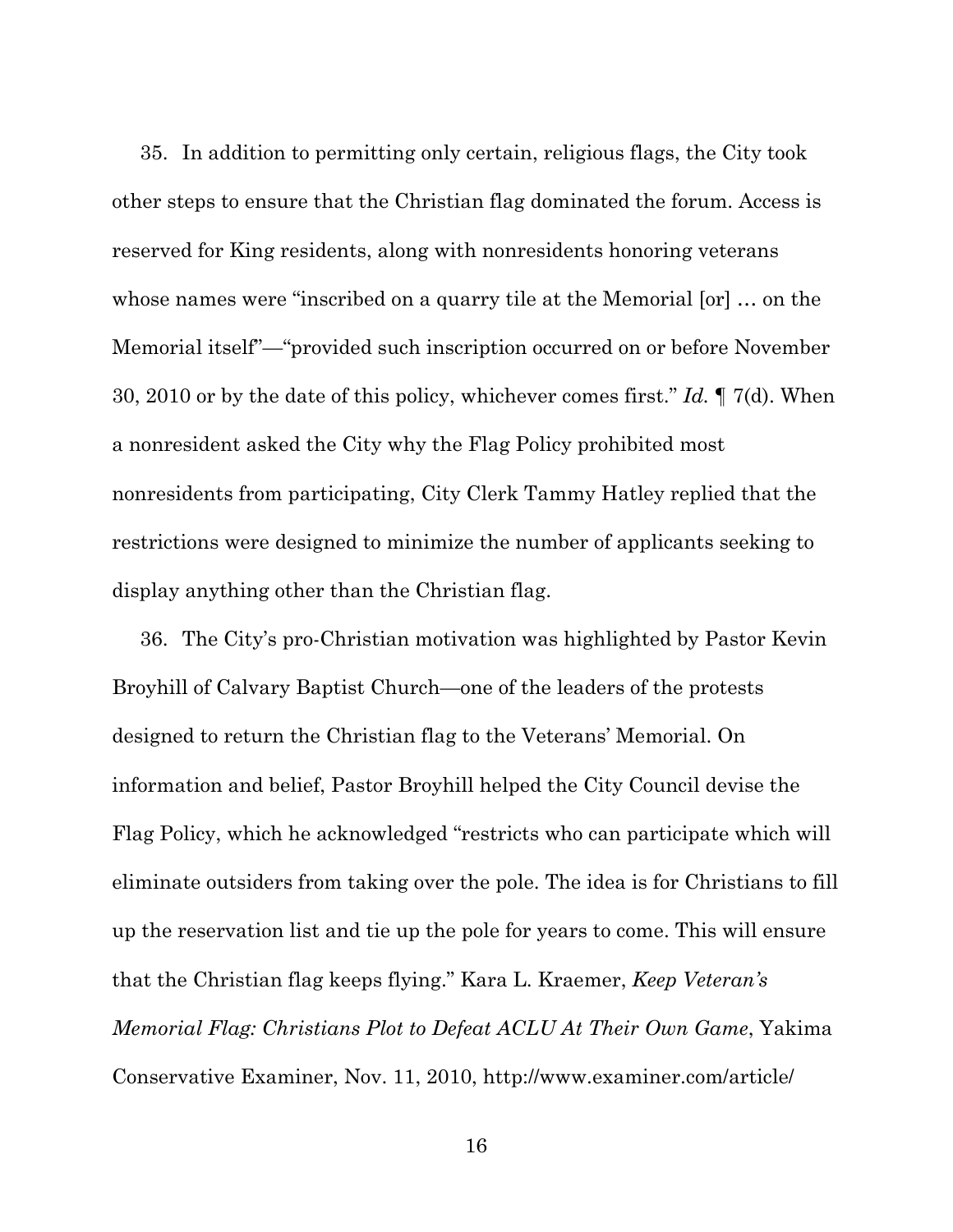keep-veteran-s-memorial-flag-christians-plot-to-defeat-aclu-at-their-owngame. Pastor Broyhill also promised that his church would "buy several Christian Flags for people to use so that everyone doesn't have to buy their own flag. We'll even put it up for you!" *Id.* 

#### *E. The Christian Flag Returns to the Veterans' Memorial.*

37. After adopting the Flag Policy, the City received over seventy applications to display a flag: as the City anticipated and intended, virtually all applicants sought to display the Christian flag. Non-Christians expressed fear that if they submitted an application for any other flag, they would be shunned and their businesses boycotted. Indeed, King business-owners who had previously articulated support for Mr. Hewett were threatened with boycotts; another resident who protested against the return of the Christian flag was driven out of business.

38. Similar pressure came from State Representative Bryan Holloway, who represents the City of King. Asked about the possibility that someone would fly a flag to honor a Muslim veteran, Representative Holloway asserted, "That's a veterans' memorial. We were not fighting to protect the Muslim faith." As for the chances that someone would fly an atheist flag, Representative Holloway responded, "That would be sad, very sad and I'd hate to see that memorial desecrated that way." Burdick, *supra*.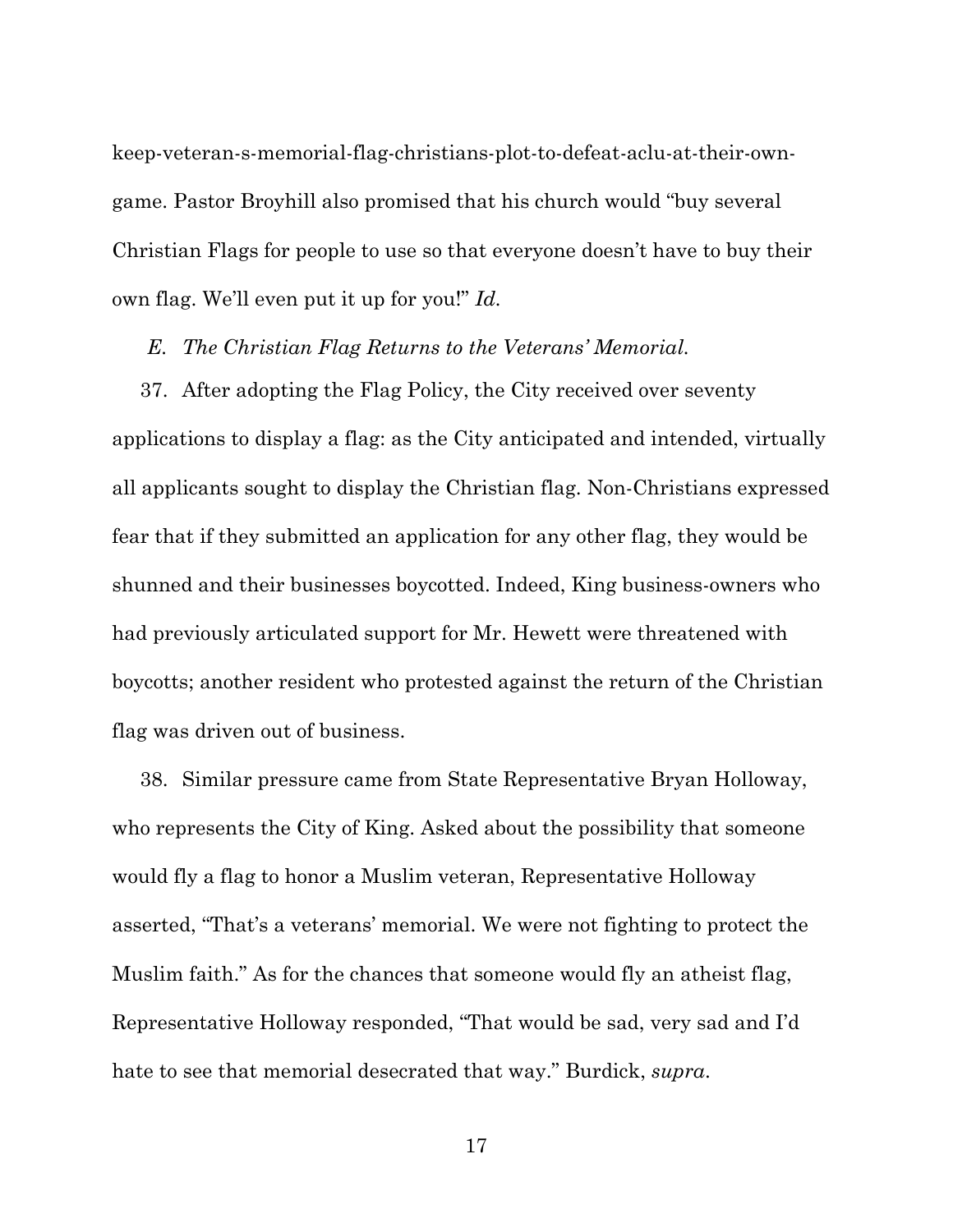39. The City conducted a lottery and selected 52 applications to display a flag at the Veterans' Memorial—one for each week of 2011. By early January 2011, the Christian flag had returned. Councilman Allen joined those who put up the Christian flag during the first week; he was thanked at the next Council meeting "for being present when the first flag went up at the Limited Public Forum." Exhibit C (King City Council, Minutes of January 3, 2011 meeting) at 2. Ultimately, the Christian flag flew on the Veterans' Memorial for 47 of the 52 weeks in 2011, and will fly for 47 of the 52 weeks in 2012.

40. Mr. Hewett submitted five applications, one each on behalf of several family members who had served in the military. Initially, Mr. Hewett listed the Christian flag for each application because he feared that City officials would reject his application if he sought to fly anything else. After four of his applications were selected in the lottery, Mr. Hewett sought and received permission from the City to display no flag at all during each of his four weeks in 2011.

41. But even in the few weeks when the Christian flag was not scheduled to fly, the City has allowed local crowds to force Christianity back into the Veterans' Memorial. For instance, the applicant selected for the week of June 6, 2011, planned to fly no flag; in response, a King resident informed the City Council that he and others would "put up and sit with a temporary Christian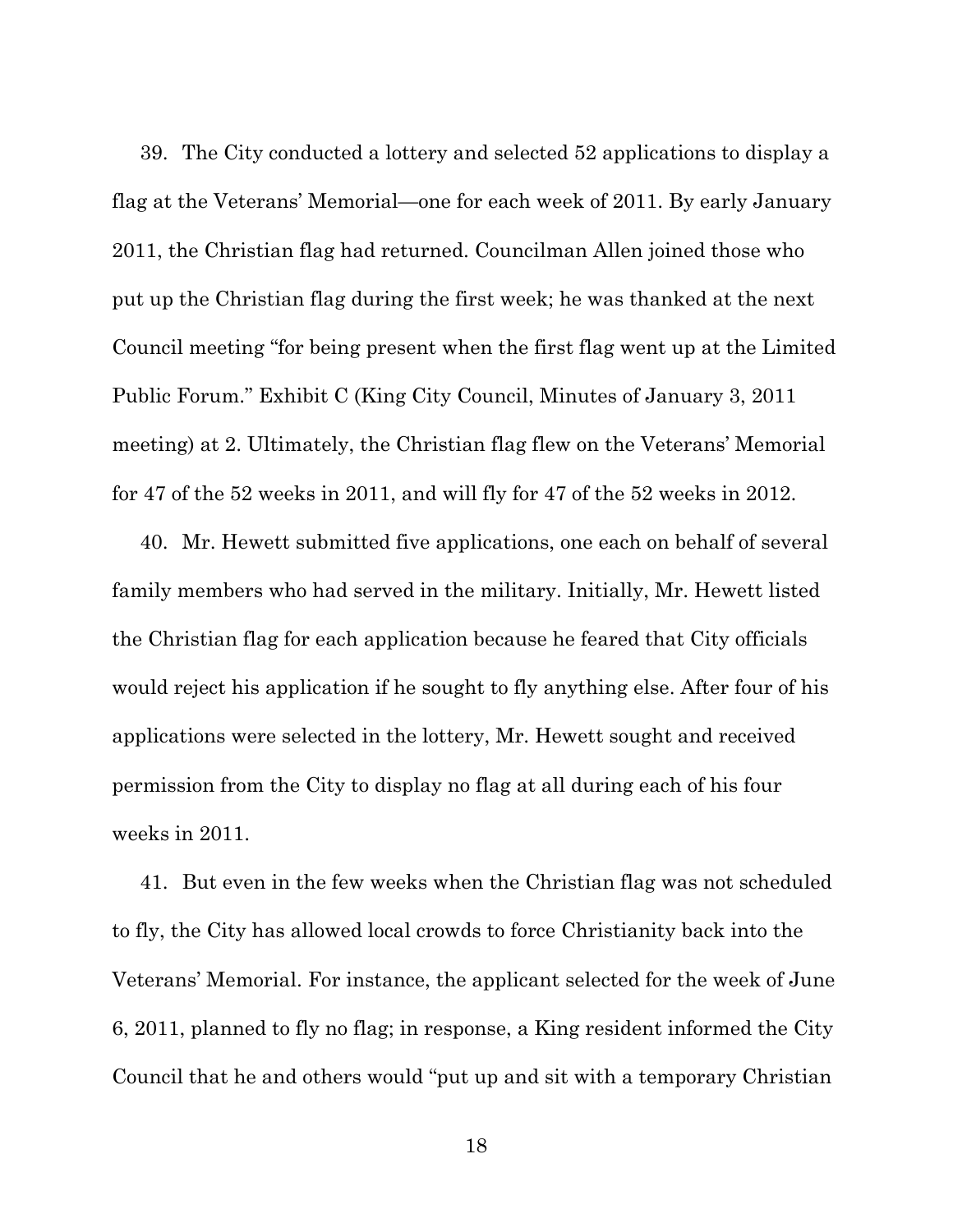flag." *Id.* at 2. That week, Christian-flag supporters placed a makeshift Christian flagpole on the Memorial and metal crosses inside its display case—just as they had promised to the City Council.

42. A City resident involved in this effort explained that these Christian materials were added because "this is a Christian flagpole," and he warned Jennifer Burks, a friend of the June 6 applicant, that "if you take [the crosses] out, I'll break your arm." Yet when Ms. Burks called the King police, the police questioned witnesses to determine whether she had made any threats, and refused to investigate the threat against Ms. Burks on the ground that it was "conditional."

\* \* \*

43. In sum, the City has tried at every turn to ensure that the Veterans' Memorial is used to promote Christianity. First, it flew the Christian flag itself, and sought to silence those, such as Mr. Hewett, who objected. Second, after acknowledging that the Constitution prohibited its display of the Christian flag, the City created a sham public forum for religious flags knowing and intending that the Christian flag would dominate the forum, and looking the other way as King residents intimidated anyone who sought to display anything else. Little, then, has changed, since 2004: a City-owned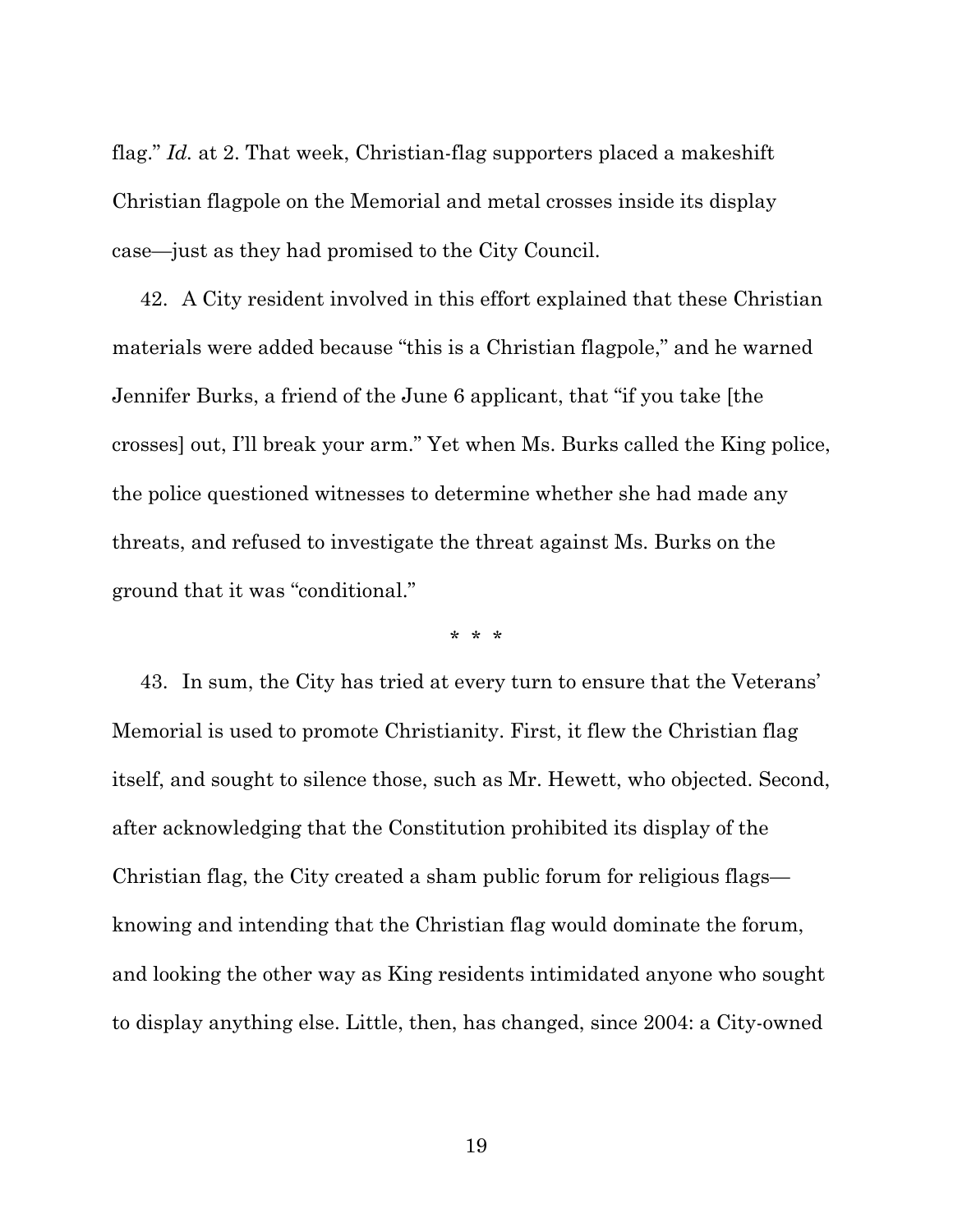Veterans' Memorial is home to the Christian flag all but a few weeks every year.

## *F. The City Adds a Cross Statue to the Veterans' Memorial.*

44. The City has intensified its promotion of Christianity by building and displaying a Christian-themed statue at the Veterans' Memorial. On or around April 2010, the City erected the Cross Statue—a statue of a soldier kneeling and praying before a cross. *See King City Council Votes to Remove Christian Flag*, WXII, Sept. 17, 2010, http://news.yahoo.com/video/politics-15749652/king-city-council-votes-to-remove-christian-flag-21956264.html.

45. The Cross Statue is located only a few feet from the Christian flag, and was paid for by the City of King. *See* Exhibit D (King City Council, Minutes of April 5, 2010 meeting) at 3–4; Exhibit E (King Community Appearance Advisory Commission, Minutes of March 18, 2010 meeting) at 1 (describing the planned "yard shadow figure of a praying soldier")).

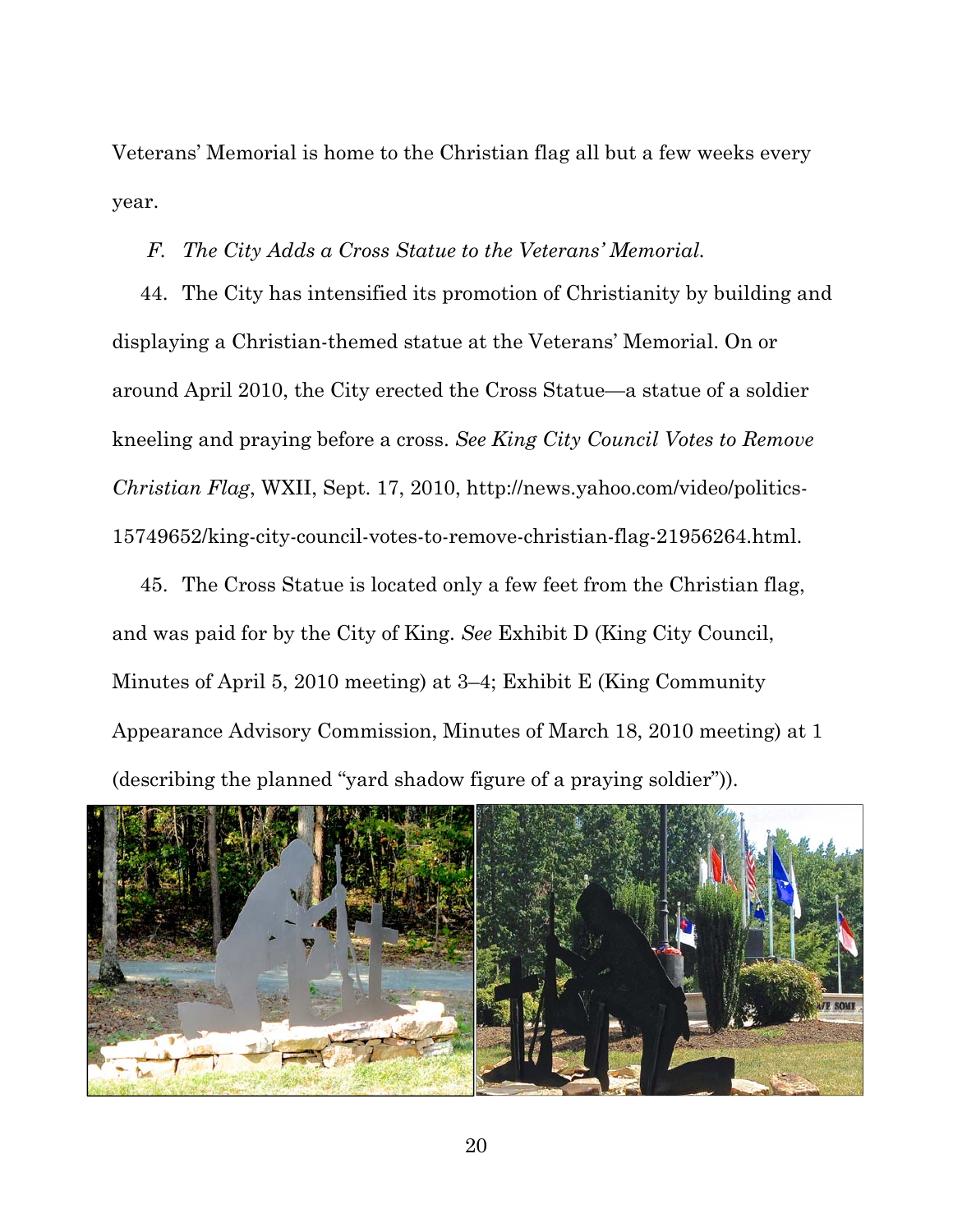46. As with the Christian flag, Mr. Hewett objected to the City's display of the Cross Statue. But the City has kept the Cross Statue in place, and it remains at the Veterans' Memorial to this day.

*G. The City Promotes Christianity at Official Memorial Events.* 

47. The City has also sponsored prayer-filled services to commemorate Memorial Day, Veterans' Day, and September 11. These services have taken place at the Veterans' Memorial—in the shadow of the Christian flag and Cross Statue—and have served as another opportunity for the City to exploit military sacrifice for religious gain.

i. The City Promotes Christianity At Memorial Day Ceremonies

48. For several years, the City has organized and sponsored an annual Memorial Day Service at the Veterans' Memorial. The service—which the City advertises as the "City of King Memorial Day Service"—features extensive participation from the Mayor, who offers remarks and places a wreath at the Memorial as part of the official ceremony. Mr. Hewett attended all or nearly all of these services since returning from Afghanistan in 2004.

49. Each service since at least 2004 has begun and ended with a prayer, denominated as an "invocation" or "benediction." Many of these prayers were delivered by City officials—including the City Chaplain, Assistant Chaplain, and Fire Chief—including at least the 2007, 2008, 2009, and 2012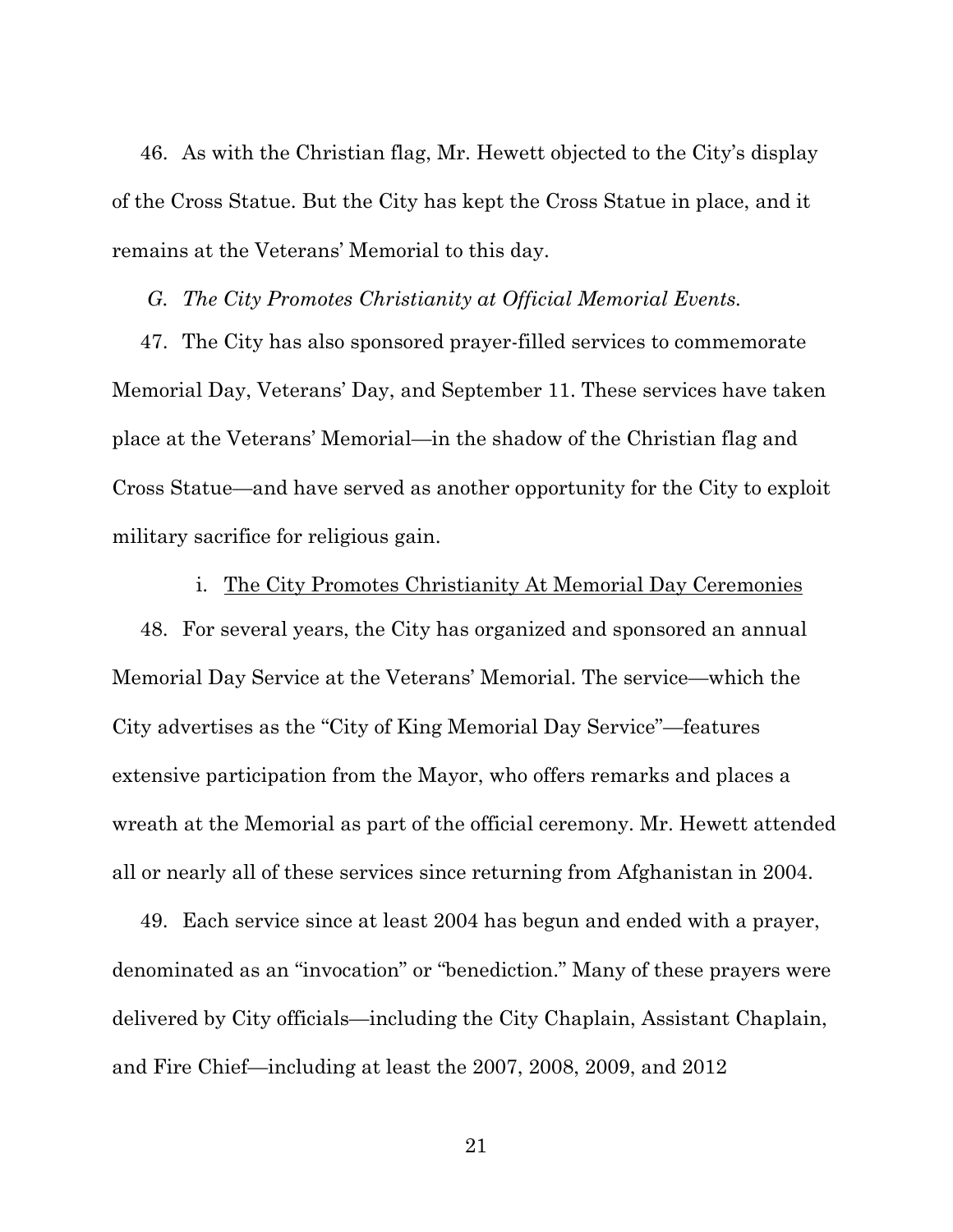invocations, and the 2007 and 2012 benedictions. Most if not all of the remaining prayers were delivered by City-invited speakers, such as the American Legion Chaplain.

50. Many if not most of these Memorial Day prayers, moreover, have been overtly Christian. For instance, the 2010 invocation was delivered "in Your Son's sweet name"; the benediction asked the audience to "bow once again in prayer"—"in Christ's name." Both the invocation and benediction in 2012 were delivered "in Jesus' name." On information and belief, at least one prayer at every Memorial Day ceremony since 2004 has been overtly Christian.

ii. The City Promotes Christianity at Veterans' Day Ceremonies 51. The City also sponsors an annual official Veterans' Day event—called the "City of King Veteran's Day Celebration/Dedication Service"—at which the Mayor delivers opening remarks and lays a wreath at the Veterans' Memorial, and at which students from the City's public schools attend and perform music.

52. These official Veterans' Day ceremonies have featured at least two prayers each year, in the form of an invocation and benediction. Many of these prayers are delivered by the City Chaplain or Assistant Chaplain, including the 2007–2011 invocations; invited speakers, including the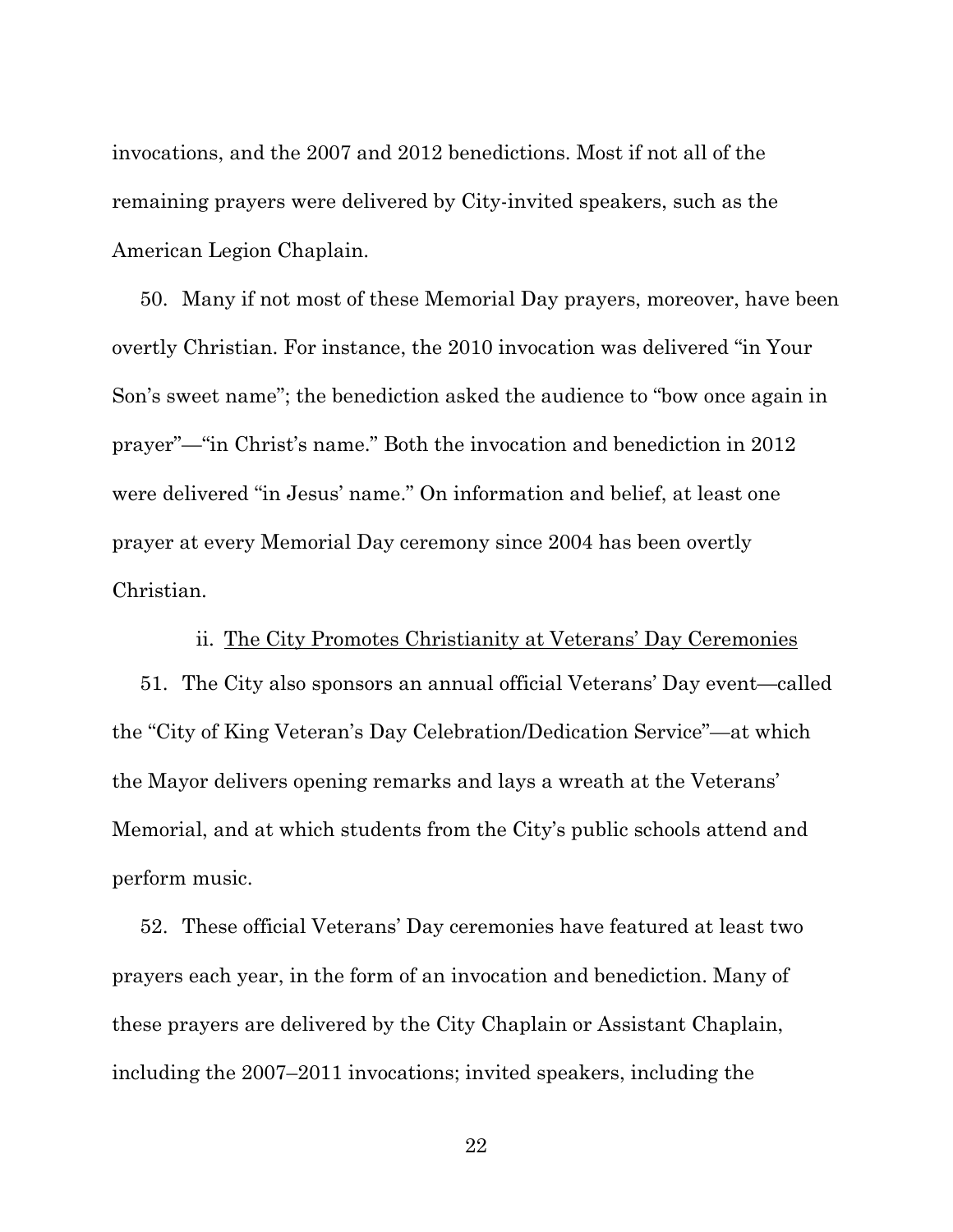American Legion Chaplain, delivered the benediction in 2007–2011. In addition, an invited speaker at the 2010 ceremony "reminded the hearers of the Christian faith of the founding fathers who framed the Constitution, a document that he said was 'put together by God-fearing men.'" Leslie Bray, *Honoring America's Veterans: Stokes County Has Two Veterans Day Services*, Stokes News, http://thestokesnews.com/view/full\_story/10277925/article-Honoring-America%E2%80%99s-veterans--Stokes-County-has-two-Veterans-Day-services.

iii.The City Promotes Christianity at September 11 Ceremonies

53. Mr. Hewett began attending the City's September 11 memorial services after returning from Afghanistan in 2004. He has attended all or nearly all of these events since then. Each year, the event has featured prayers delivered by City officials and invited speakers—many of them invoking Jesus Christ—as well a rendition of the song "American Christian" featuring the refrain, "I'm an American Christian."

54. The most recent ceremony, held in 2009, was "the scene of rousing patriotic and religious music, stirring speeches and fervent prayers." Leslie Bray Evans, *Remembering 9/11: City of King Holds Memorial Service*, Stokes News, Sept. 17, 2009, http://thestokesnews.com/view/full\_story/3617117/ article-Remembering-9-11--City-of-King-holds-memorial-service-. Throughout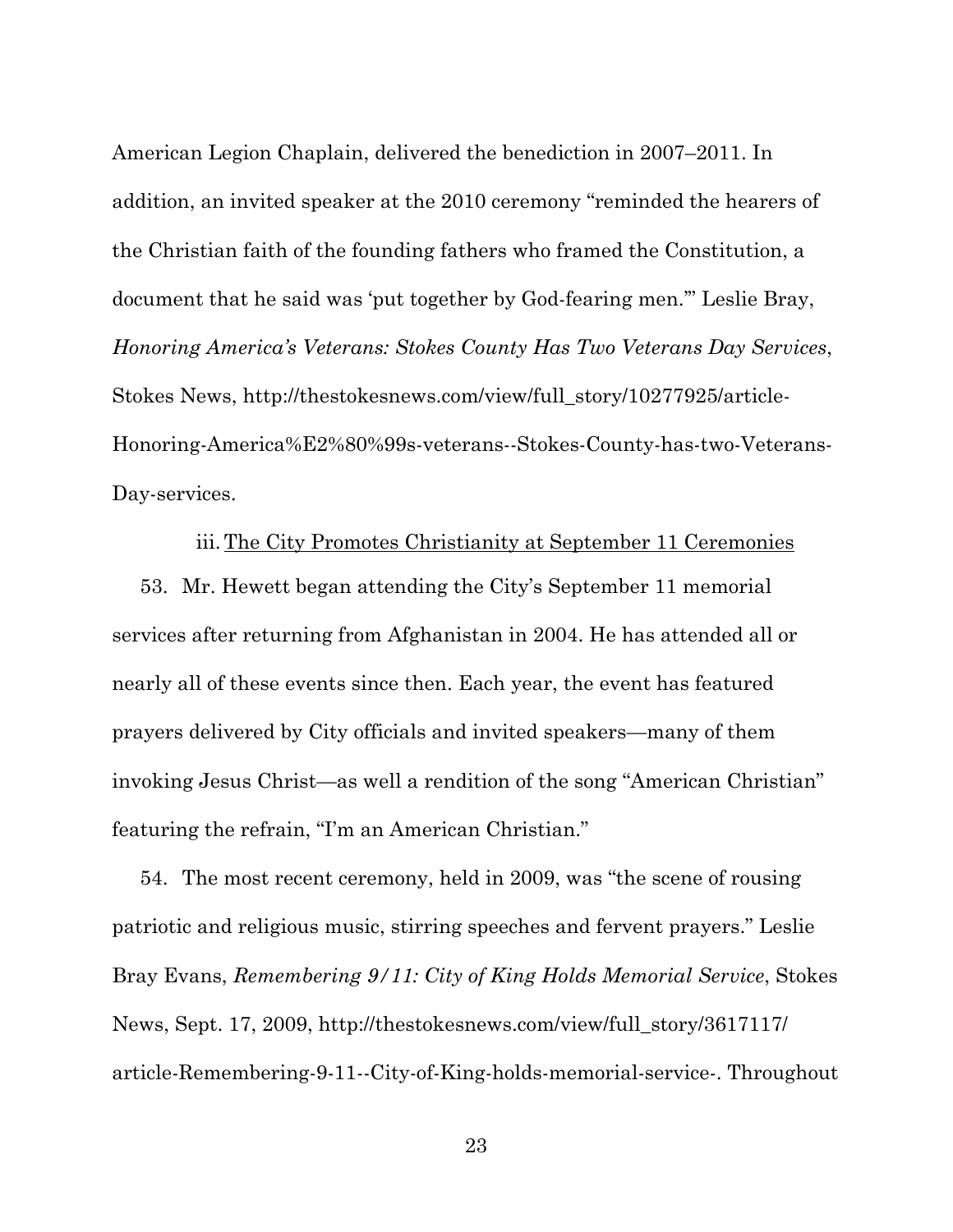that ceremony, "church leaders expressed their gratitude to God for the opportunity to gather and pray as a city." *Id.* The service featured at least five prayers delivered by pastors and church leaders, including one thanking God "for a leader who allows us to gather and pray," and another "thank[ing] God for a city that's not afraid to stand in the middle of the day and give God praise" and "for a mayor who's a born again Christian." *Id.* The Mayor, who also delivered the keynote speech, closed the service with a benediction, stating, "May your passenger be the Lord Jesus Christ." *Id.*

55. The 2009 service also featured a number of religious songs. Mike Owens sang "American Christian" and "turned to smile and point at the city leaders onstage as he sang the words, 'I thank God for my city where I can worship and pray.'" *Id.* A member of the high-school chorus sang "You Were There," which described "Jesus being there for His people." *Id.*

#### *H. The City Promotes Christianity in Other Settings.*

56. Mr. Hewett has directly encountered the City promoting religion and Christianity in several other contexts. For at least the past several years, the King City Council opened each of its meetings with an invocation, delivered by the Mayor, a City Chaplain, or invited Christian clergy. Until at least early 2012, these prayers regularly invoked Jesus Christ and never any other religion.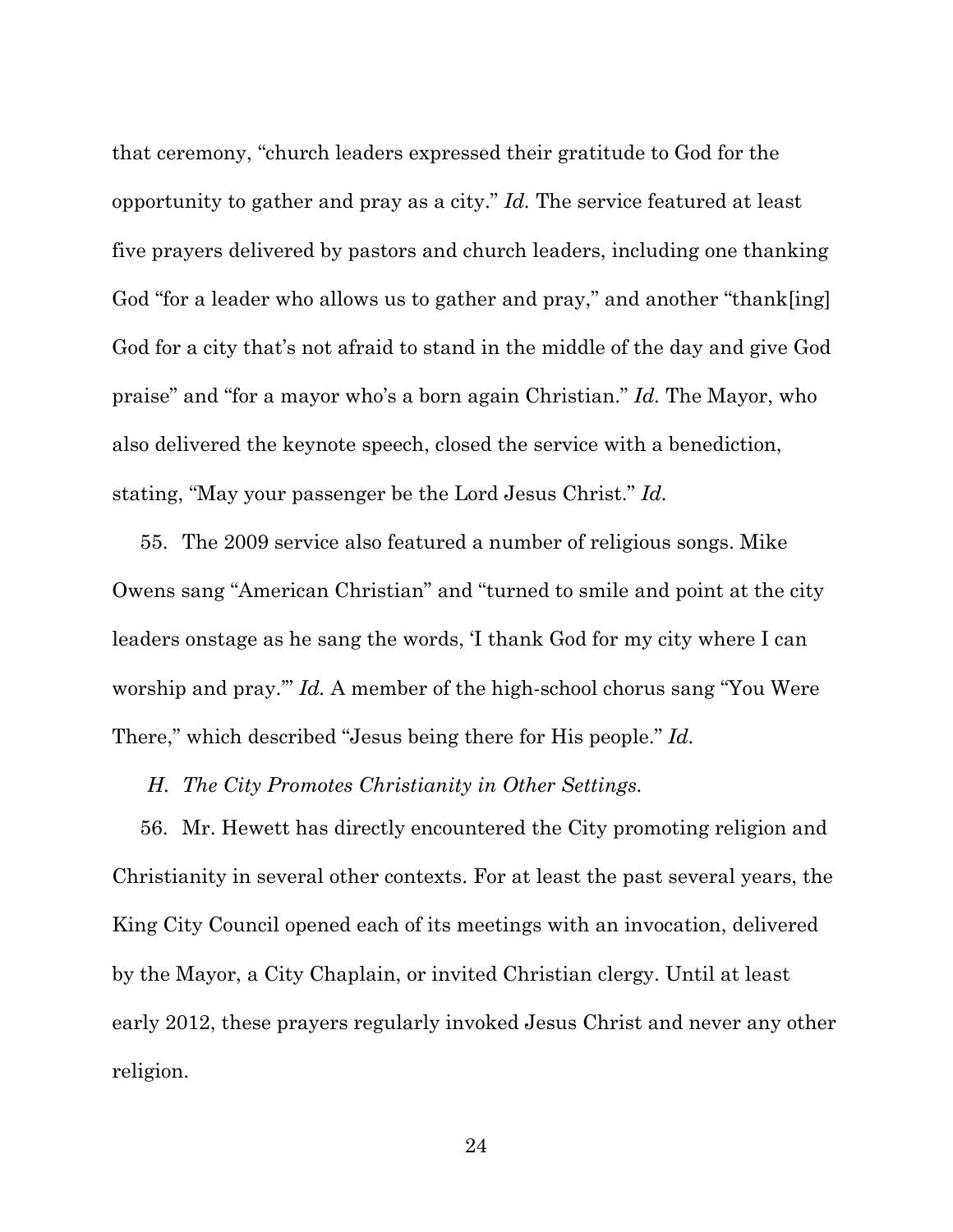57. In May 2011, the City sponsored a National Day of Prayer Service and promoted it at City Hall and on the City's website. The mayor introduced the ceremony, read a proclamation about prayer, and introduced the pastor of the church that was hosting the ceremony. The police chief, who appeared at the event in uniform, played the piano during one or more of the religious songs; one of the prayer-givers stated "it's good that our police chief could play the piano so well" and prayed "that we might see a revival . . . of people turning to you and the gospel of Jesus Christ." This City-sponsored event also featured a sermon by the pastor and multiple Christian prayers.

58. From at least November 1999 until approximately 2010, the City displayed a Ten Commandments plaque in the lobby of the King Police Department, located in City Hall.

59. For several months in early 2012, the King Police Department's official Facebook page listed as its "favorite quotations" two quotes from the Bible (Galatians 6:9 and Proverbs 28:1). This page also provided a link to the "Christian Bible" and promoted King's Calvary Baptist Church, Calvary Christian School, Calvary Baptist college, and several other local Christian churches.

60. These practices reinforced the message already conveyed by the City's display of the Christian flag, its building of the Cross Statue, and its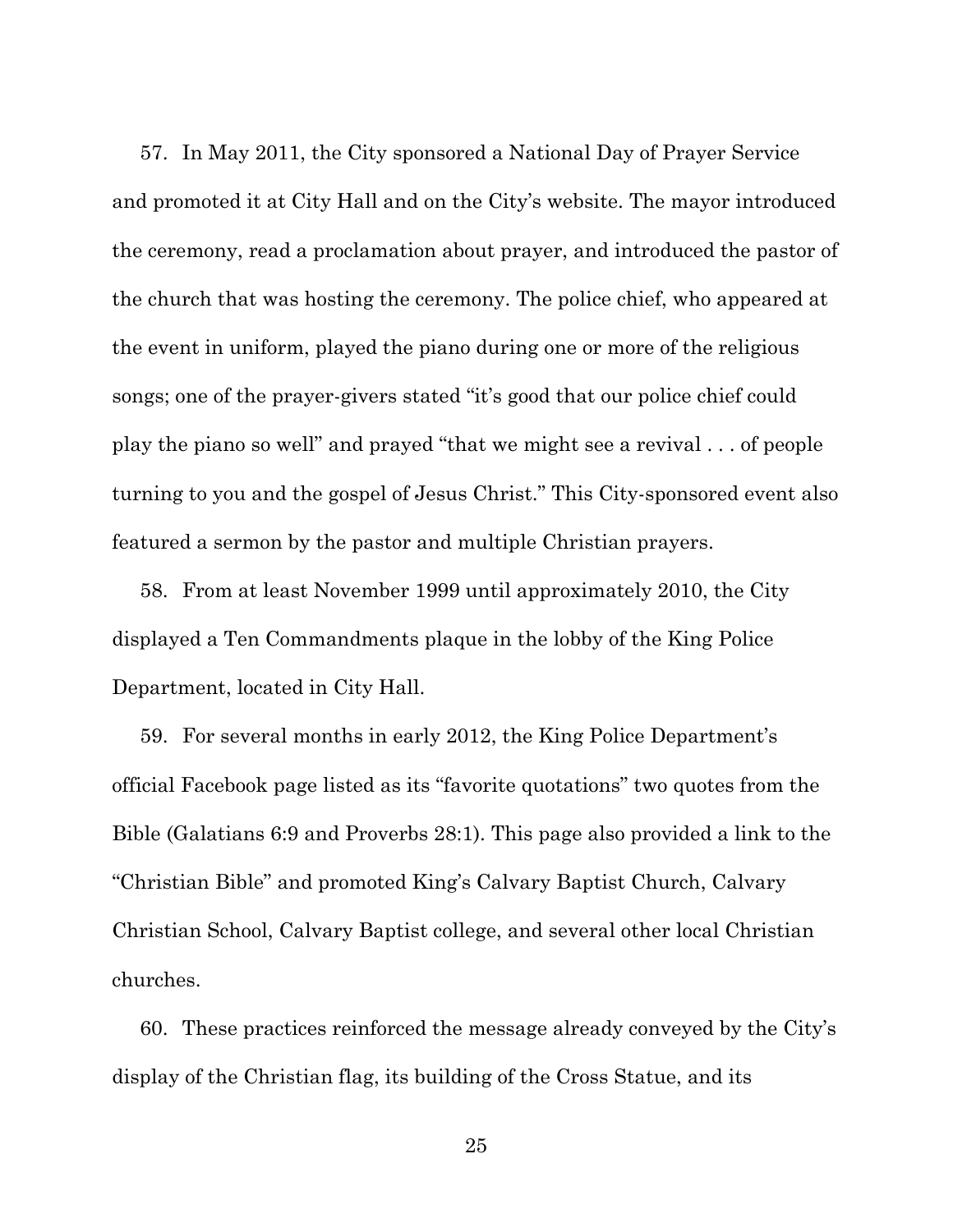inclusion of Christian prayers at memorial events: the City's government treats only Christians as patriotic Americans, and treats others—including decorated veterans like Mr. Hewett—as second-class citizens.

#### Claims for Relief

*First Claim for Relief: Violation of First Amendment Establishment Clause* 

61. Paragraphs 1 through 60 above are incorporated as if fully set forth here.

62. The Establishment Clause of the First Amendment of the United States Constitution provides that "Congress shall make no law respecting an establishment of religion." This provision applies fully to the acts of local government officials through the Due Process Clause of the Fourteenth Amendment to the U.S. Constitution.

63. The City of King has violated and continues to violate Mr. Hewett's rights under the Establishment Clause in several ways. It has displayed and continues to display the Christian flag at its Veterans' Memorial. It built and continues to display the Cross Statue at the same memorial. And it features Christian prayer at annual City memorial events, held at the Veterans' Memorial.

64. Both individually and together, the primary purpose of these practices has been, and continues to be, to promote and advance religion; the City's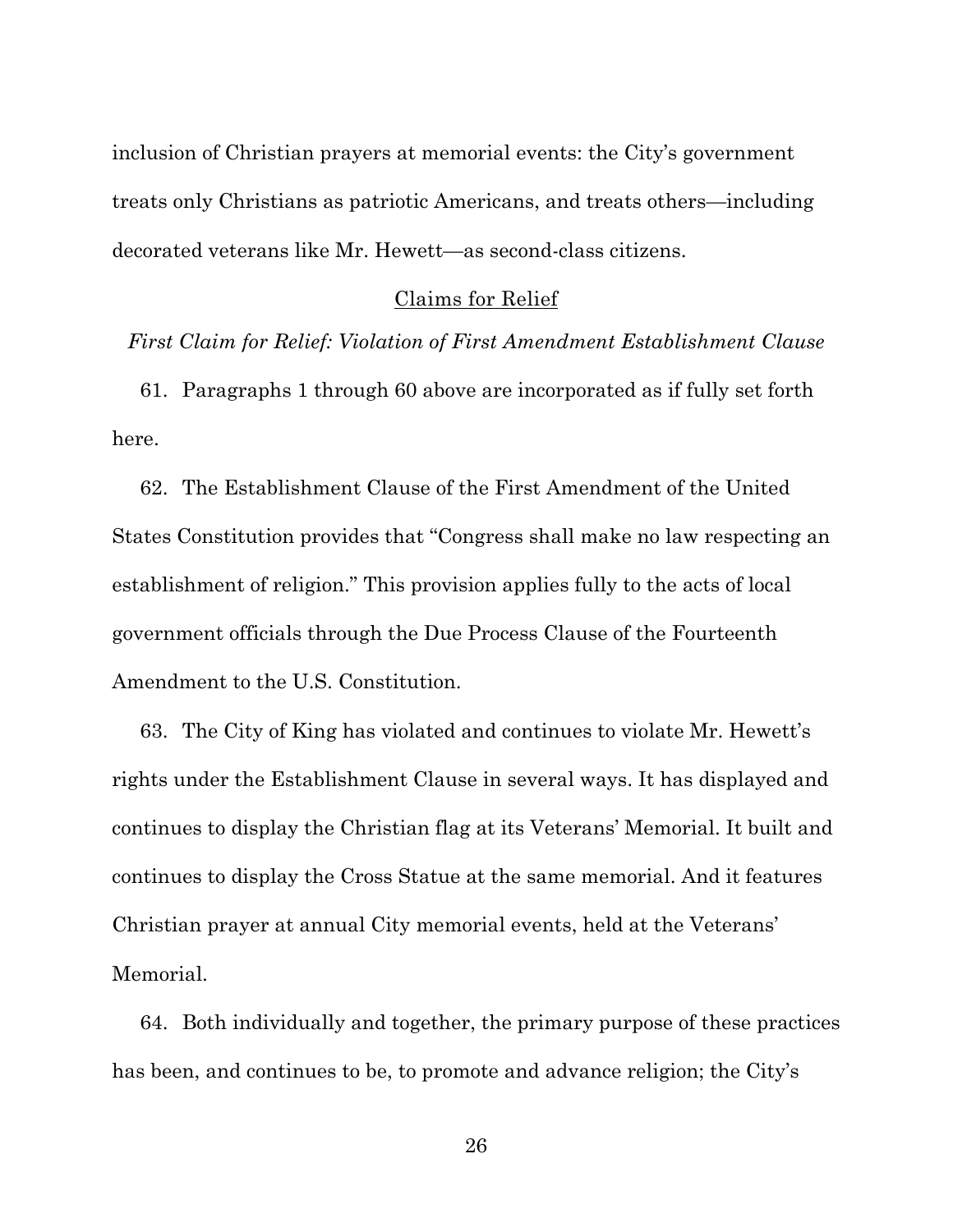course of conduct has had and continues to have the effect of advancing and endorsing religion; to the extent that the City's conduct involves City officials in the construction, display, or selection of religious monuments, the City's conduct excessively entangles government with religion; and the City's conduct coerces participation in religious activity.

65. In light of these violations, Mr. Hewett is entitled to remedies under 42 U.S.C. § 1983. Through the conduct described above, which arises from official City policy and/or custom, Defendant has harmed Mr. Hewett, is continuing to harm him, and will otherwise inflict future harm upon him, entitling the him to the remedies set forth in the Prayer for Relief below.

#### *Second Claim for Relief: Violation of North Carolina Constitution*

66. Paragraphs 1 through 60 above are incorporated as if fully set forth here.

67. Article I, Section 13 of the Constitution of North Carolina provides that "[a]ll persons have a natural and inalienable right to worship Almighty God according to the dictates of their own consciences, and no human authority shall, in any case whatever, control or interfere with the rights of conscience." And Article I, Section 19, states that "[n]o person shall be denied the equal protection of the laws; nor shall any person be subjected to discrimination by the State because of … religion." These provisions are read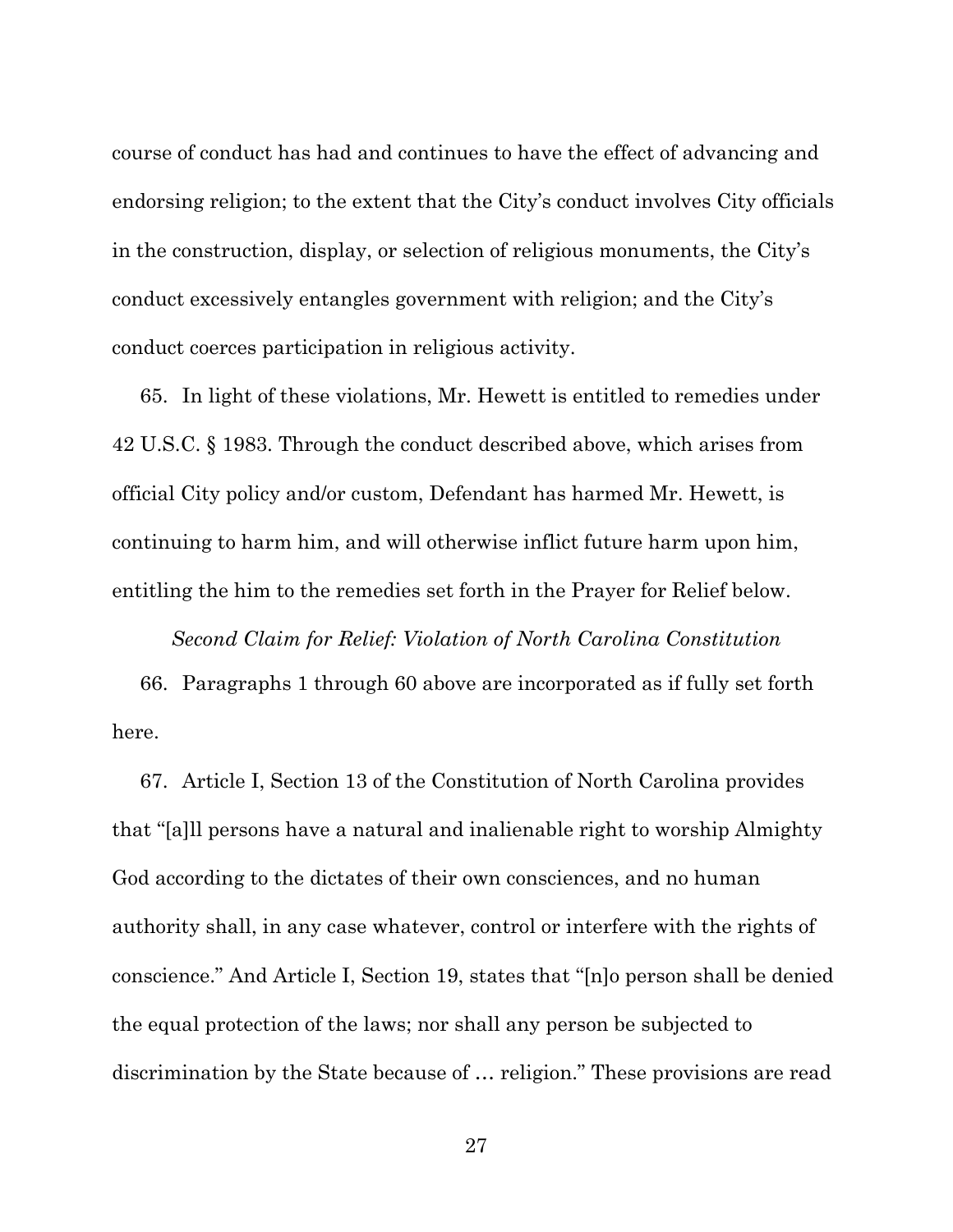in tandem to codify a "principle of separation of church and state." *Heritage Village Church & Missionary Fellowship, Inc. v. State*, 263 S.E. 2d 726, 730 (N.C. 1980). Although "the religion clauses of the state and federal Constitutions are not identical, they secure similar rights and demand the same neutrality on the part of the State." *Appeal of Springmoor, Inc.*, 498 S.E. 2d 177, 180 (N.C. 1998).

68. The City of King has violated and continues to violate Mr. Hewett's rights under the North Carolina Constitution in several ways. It has displayed and continues to display the Christian flag at its Veterans' Memorial. It built and continues to display the Cross Statue at the same memorial. And it features Christian prayer at annual City memorial events, held at the Veterans' Memorial.

69. Both individually and together, the primary purpose of these practices has been, and continues to be, to promote and advance religion; the City's course of conduct has had and continues to have the effect of advancing and endorsing religion; to the extent that the City's conduct involves City officials in the construction, display, or selection of religious monuments, the City's conduct excessively entangles government with religion; and the City's conduct coerces participation in religious activity.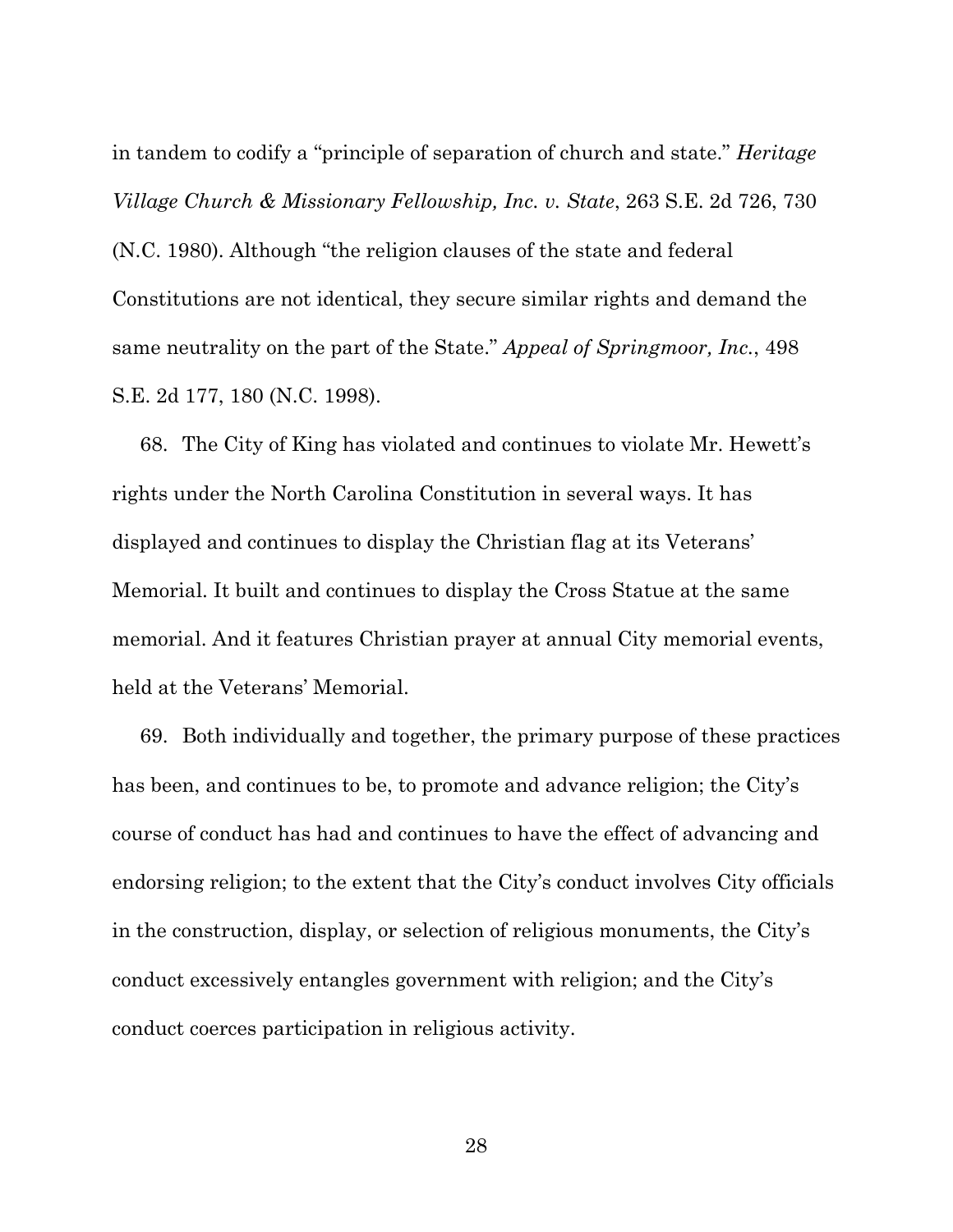70. Through the conduct described above, which arises from official City policy and/or custom, Defendant has harmed Mr. Hewett, is continuing to harm him, and will otherwise inflict future harm upon him, entitling him to the remedies set forth in the Prayer for Relief below.

### Prayer for Relief

71. Paragraphs 1 through 70 above are incorporated as if fully set forth here.

#### *A. Declaratory Judgment*

72. An actual controversy exists between the parties as to whether Defendant's conduct has violated and continues to violate the United States and North Carolina Constitutions. Accordingly, Mr. Hewett respectfully requests a declaratory judgment that the City's practices of displaying the Christian flag and the Cross Statue, and sponsoring prayers and religious activities at official City events, are unconstitutional and that the City has violated, and is continuing to violate, the United States and North Carolina Constitutions by engaging in the course of conduct described above.

#### *B. Permanent Injunction*

73. Mr. Hewett has no adequate remedy at law. The City's violations of the Establishment Clause of the First Amendment to the United States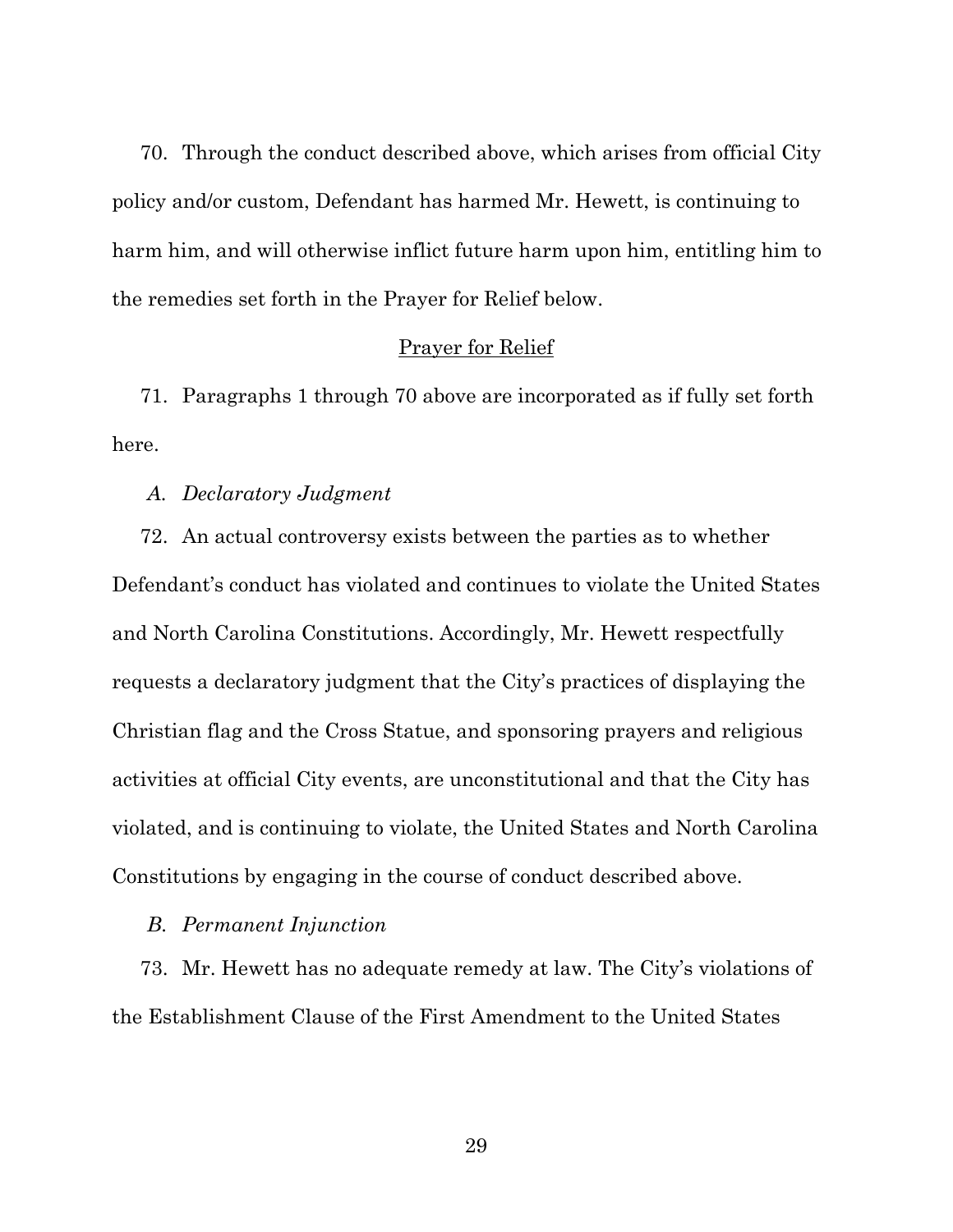Constitution and the North Carolina Constitution have inflicted, and will continue to inflict, irreparable harm upon Mr. Hewett.

74. Mr. Hewett therefore respectfully requests a permanent injunction barring the City from displaying or allowing the display of the Christian flag at the Veterans' Memorial, from displaying the Cross Statue at the Veterans' Memorial, and from sponsoring, directing, or otherwise facilitating prayers and other religious activities at City memorial events.

*C. Nominal Damages*

75. Mr. Hewett requests nominal damages of one dollar against the Defendant for the harm that he has suffered due to the City's past violations of the First Amendment and the violations that continue or occur after the filing of this Complaint.

### *D. Attorneys' Fees and Costs*

76. Mr. Hewett requests an order awarding him the costs of this action, including attorneys' fees, under 42 U.S.C. § 1988 and 28 U.S.C. § 2412.

*E. Other Relief*

77. Mr. Hewett requests any other relief that the Court deems just and proper.